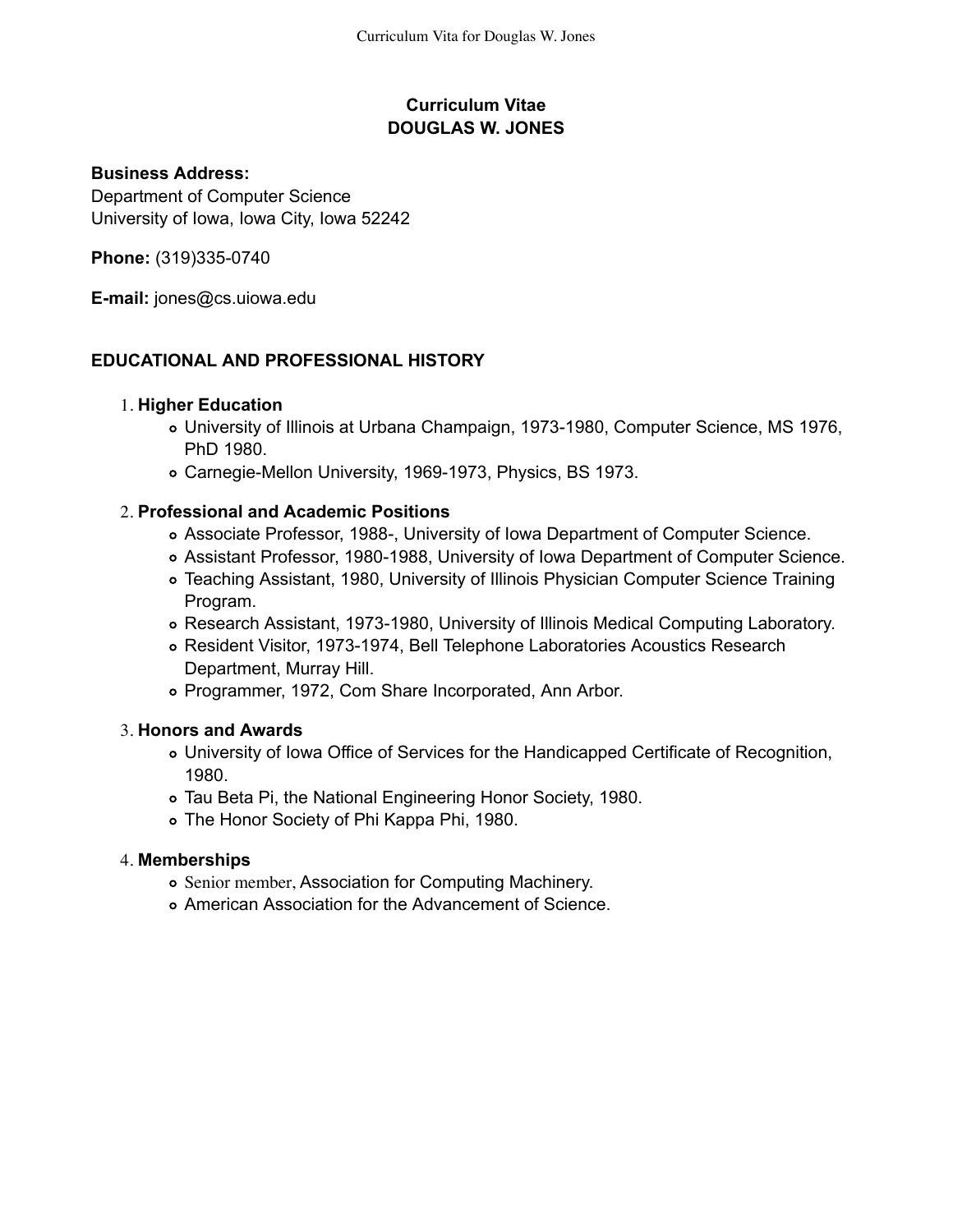# **TEACHING AT THE UNIVERSITY OF IOWA**

### **Teaching Assignments** 1.

| <b>Semester</b> |             | <b>Course</b>          | <b>Class</b><br><b>Size</b> | <b>Course Name</b>                |
|-----------------|-------------|------------------------|-----------------------------|-----------------------------------|
|                 | 2017 spring | CS:2820 80             |                             | <b>Object Oriented Software</b>   |
|                 |             | CS:5990 <i>\</i> 1     |                             | Indiv Programming Project (PDP-8) |
| 2016            | fall        | CS:4980 20             |                             | <b>Compiler Construction</b>      |
|                 |             | CS:5990 1              |                             | Indiv Programming Project (PDP-8) |
|                 | spring      | CS:2820 65             |                             | <b>Object Oriented Software</b>   |
|                 | fall        | CS:2820∣46             |                             | <b>Object Oriented Software</b>   |
|                 |             | CS:4980 <i>∖</i> 7     |                             | <b>Computer History</b>           |
| 2015            |             | CS:263056              |                             | <b>Computer Organization</b>      |
|                 | spring      | CS:5990 <sup> </sup> 4 |                             | Indiv Programming Project (PDP-8) |
|                 |             | CS:2630 48             |                             | <b>Computer Organization</b>      |
|                 | fall        | CS:5990 6              |                             | Indiv Programming Project (PDP-8) |
| 2014            |             | 22C:60                 | 58                          | <b>Computer Organization</b>      |
|                 | spring      | 22C:196 23             |                             | <b>Compiler Construction</b>      |
|                 |             | 22C:1996               |                             | Indiv Programming Project (PDP-8) |
|                 | fall        | 22C:112                | 45                          | <b>Operating Systems</b>          |
| 2013            | spring      | 22C:060 42             |                             | <b>Computer Organization</b>      |
|                 |             | 22C:196 <sub>23</sub>  |                             | <b>Compiler Construction</b>      |
|                 | fall        | 22C:112                | 24                          | <b>Operating Systems</b>          |
| 2012            | spring      | 22C:060 47             |                             | <b>Computer Organization</b>      |
|                 |             | 22C:112                | 15                          | <b>Operating Systems</b>          |
|                 | lfall       | 22C:060 28             |                             | <b>Computer Organization</b>      |
| 2011            | spring      | 22C:112                | 20                          | <b>Operating Systems</b>          |
|                 |             | 22C:169 <sub>32</sub>  |                             | <b>Computer Security</b>          |
|                 | fall        | 22C:60                 | 23                          | <b>Computer Organization</b>      |
| 2010            |             | 22C:112 31             |                             | <b>Operating Systems</b>          |
|                 | spring      | 22C:169 <sub>34</sub>  |                             | <b>Computer Security</b>          |
|                 | fall        | 22C:60                 | 29                          | <b>Computer Organization</b>      |
| 2009            | spring      | 22C:112                | 33                          | <b>Operating Systems</b>          |
| 2008            | fall        | 22C:60                 | 30                          | <b>Computer Organization</b>      |
|                 | spring      | 22C:112                | 25                          | <b>Operating Systems</b>          |
|                 | fall        | 22C:60                 | 24                          | <b>Computer Organization</b>      |
| 2007            | spring      | 22C:169 38             |                             | <b>Computer Security</b>          |
|                 |             |                        |                             |                                   |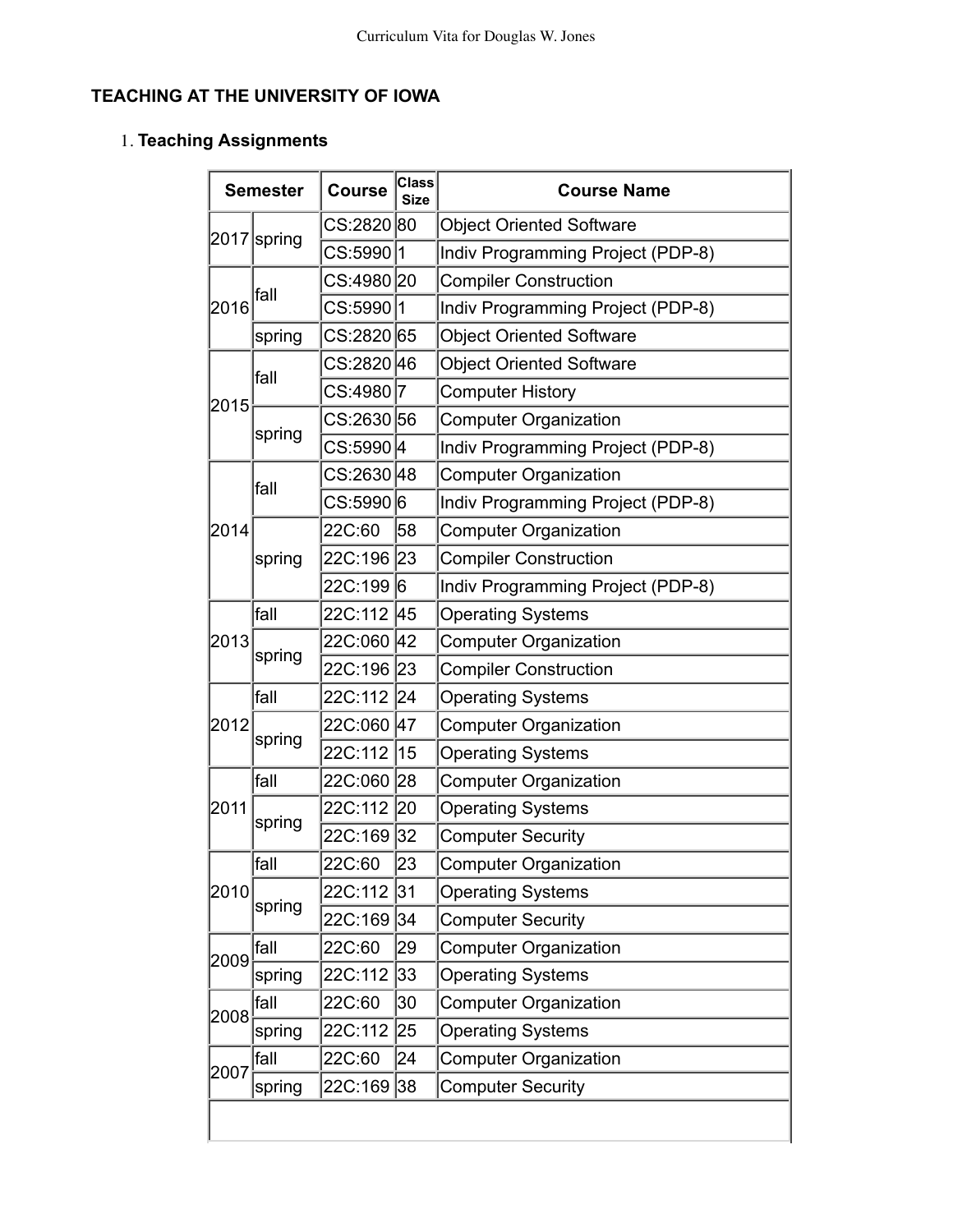|      | fall               | 22C:60  | 23 | <b>Computer Organization</b>              |  |
|------|--------------------|---------|----|-------------------------------------------|--|
| 2006 | spring             | 22C:169 | 9  | <b>Computer Security</b>                  |  |
| 2005 | fall               | 22C:60  | 25 | <b>Computer Organization</b>              |  |
|      | summer 22C:60      |         | 12 | <b>Computer Organization</b>              |  |
|      | spring             | 22C:60  | 37 | <b>Computer Organization</b>              |  |
|      |                    | 22C:169 | 45 | <b>Computer Security</b>                  |  |
|      | fall               | 22C:60  | 49 | <b>Computer Organization</b>              |  |
|      | 2004 summer 22C:50 |         | 11 | Introduction to System Software           |  |
|      | spring             | 22C:122 | 27 | High Perf. Computer Architecture          |  |
|      | fall               | 22C:40  | 42 | Computer Org. and Hardware                |  |
| 2003 |                    | 22C:50  | 32 | Introduction to System Software           |  |
|      |                    | 22C:122 | 25 | High Perf. Computer Architecture          |  |
|      | spring             | 22C:50  | 63 | Introduction to System Software           |  |
|      | fall               | 22C:116 | 10 | <b>Advanced Operating Systems</b>         |  |
| 2002 |                    | 22C:116 | 14 | <b>Advanced Operating Systems</b>         |  |
|      | spring             | 22C:294 | 5  | Topics  kernel design                     |  |
|      | fall               | 22C:116 | 14 | <b>Advanced Operating Systems</b>         |  |
| 2001 |                    | 22C:196 |    | Topics  Computers in Voting and Elections |  |
|      | spring             | 22C:122 | 18 | High Perf. Computer Architecture          |  |
|      | fall               | 22C:116 | 25 | <b>Advanced Operating Systems</b>         |  |
| 2000 |                    | 22C:50  | 41 | Introduction to System Software           |  |
|      | spring             | 22C:116 | 19 | <b>Advanced Operating Systems</b>         |  |
|      | fall               | 22C:116 | 32 | <b>Advanced Operating Systems</b>         |  |
| 1999 |                    | 22C:122 | 7  | High Perf. Computer Architecture          |  |
|      | spring             | 22C:116 | 18 | <b>Advanced Operating Systems</b>         |  |
|      | fall               | 22C:116 | 25 | <b>Advanced Operating Systems</b>         |  |
| 1998 |                    | 22C:122 | 11 | <b>Advanced Computer Architecture</b>     |  |
|      | spring             | 22C:116 | 31 | <b>Advanced Operating Systems</b>         |  |
|      |                    | 22C:122 |    | <b>Advanced Computer Architecture</b>     |  |
|      | fall               | 22C:116 | 31 | <b>Advanced Operating Systems</b>         |  |
|      | 1997 summer 22C:18 |         | 11 | Computer Org. and Assembly Lang. Prog.    |  |
|      | spring             | 22C:116 | 15 | <b>Advanced Operating Systems</b>         |  |
|      | fall               | 22C:18  |    | Computer Org. and Assembly Lang. Prog.    |  |
| 1996 |                    | 22C:116 |    | <b>Advanced Operating Systems</b>         |  |
|      | spring             | 22C:18  |    | Computer Org. and Assembly Lang. Prog.    |  |
|      |                    | 22C:122 |    | <b>Advanced Computer Architecture</b>     |  |
|      |                    |         |    |                                           |  |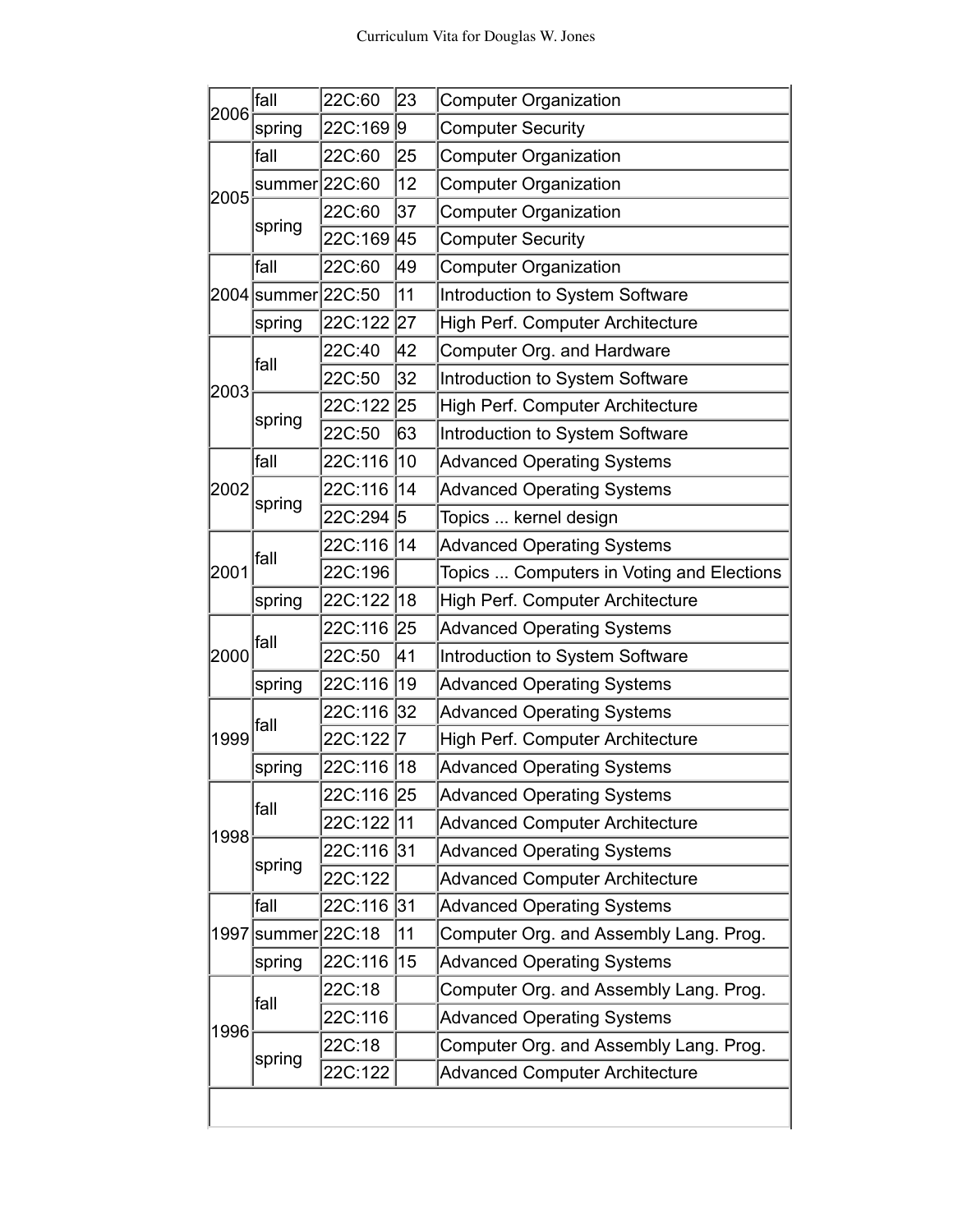|      | fall                                                          | 22C:116 | 29 | <b>Advanced Operating Systems</b>             |
|------|---------------------------------------------------------------|---------|----|-----------------------------------------------|
| 1995 | spring                                                        | 22C:116 |    | <b>Advanced Operating Systems</b>             |
|      |                                                               | 22C:216 | 12 | <b>Topics in Operating Systems</b>            |
|      | $1994$ spring<br>22C:116                                      |         |    | <b>Advanced Operating Systems</b>             |
| 1993 |                                                               | 22C:16  |    | Intro. to Prog. and Problem Solving in Pascal |
|      | fall                                                          | 22C:18  |    | Computer Org. and Assembly Lang. Prog.        |
|      | spring                                                        | 22C:16  |    | Intro. to Prog. and Problem Solving in Pascal |
| 1992 | spring                                                        | 22C:116 |    | <b>Advanced Operating Systems</b>             |
|      | fall                                                          | 22C:194 |    | Topics  Discrete Event Simulation             |
|      | spring                                                        | 22C:32  |    | Introduction to System Software               |
| 1991 | fall                                                          | 22C:5   |    | Problem Solving and Computing                 |
|      |                                                               | 22C:31  |    | <b>Digital Systems and Computers</b>          |
|      | 1990 spring                                                   | 22C:18  |    | Computer Org. and Assembly Lang. Prog.        |
| 1989 | fall                                                          | 22C:18  |    | Computer Org. and Assembly Lang. Prog.        |
|      | spring                                                        | 22C:122 |    | <b>Advanced Computer Architecture</b>         |
|      | 1988 spring<br>22C:31<br><b>Digital Systems and Computers</b> |         |    |                                               |
|      | lfall                                                         | 22C:31  |    | <b>Digital Systems and Computers</b>          |
| 1987 |                                                               | 22C:32  |    | Introduction to System Software               |
|      |                                                               | 22C:32  |    | Introduction to System Software               |
|      | spring                                                        | 22C:216 |    | <b>Advanced Operating Systems</b>             |
|      | fall                                                          | 22C:32  |    | Introduction to System Software               |
| 1986 | spring                                                        | 22C:18  |    | Computer Org. and Assembly Lang. Prog.        |
|      |                                                               | 22C:116 |    | <b>Operating Systems</b>                      |
| 1985 | fall                                                          | 22C:18  |    | Computer Org. and Assembly Lang. Prog.        |
|      | spring                                                        | 22C:116 |    | <b>Operating Systems</b>                      |
|      | fall                                                          | 22C:32  |    | Introduction to System Software               |
| 1984 |                                                               | 22C:216 |    | <b>Advanced Operating Systems</b>             |
|      | spring                                                        | 22C:116 |    | <b>Operating Systems</b>                      |
|      | fall                                                          | 22C:31  |    | <b>Digital Systems and Computers</b>          |
| 1983 |                                                               | 22C:216 |    | <b>Advanced Operating Systems</b>             |
|      | spring                                                        | 22C:116 |    | <b>Operating Systems</b>                      |
| 1982 | fall                                                          | 22C:19  |    | <b>Discrete Structures</b>                    |
|      |                                                               | 22C:23  |    | <b>Programming Language Concepts</b>          |
|      | spring                                                        | 22C:32  |    | Introduction to System Software               |
|      | fall                                                          | 22C:32  |    | Introduction to System Software               |
| 1981 |                                                               | 22C:216 |    | <b>Advanced Operating Systems</b>             |
|      | spring                                                        | 22C:32  |    | Introduction to System Software               |
|      |                                                               |         |    |                                               |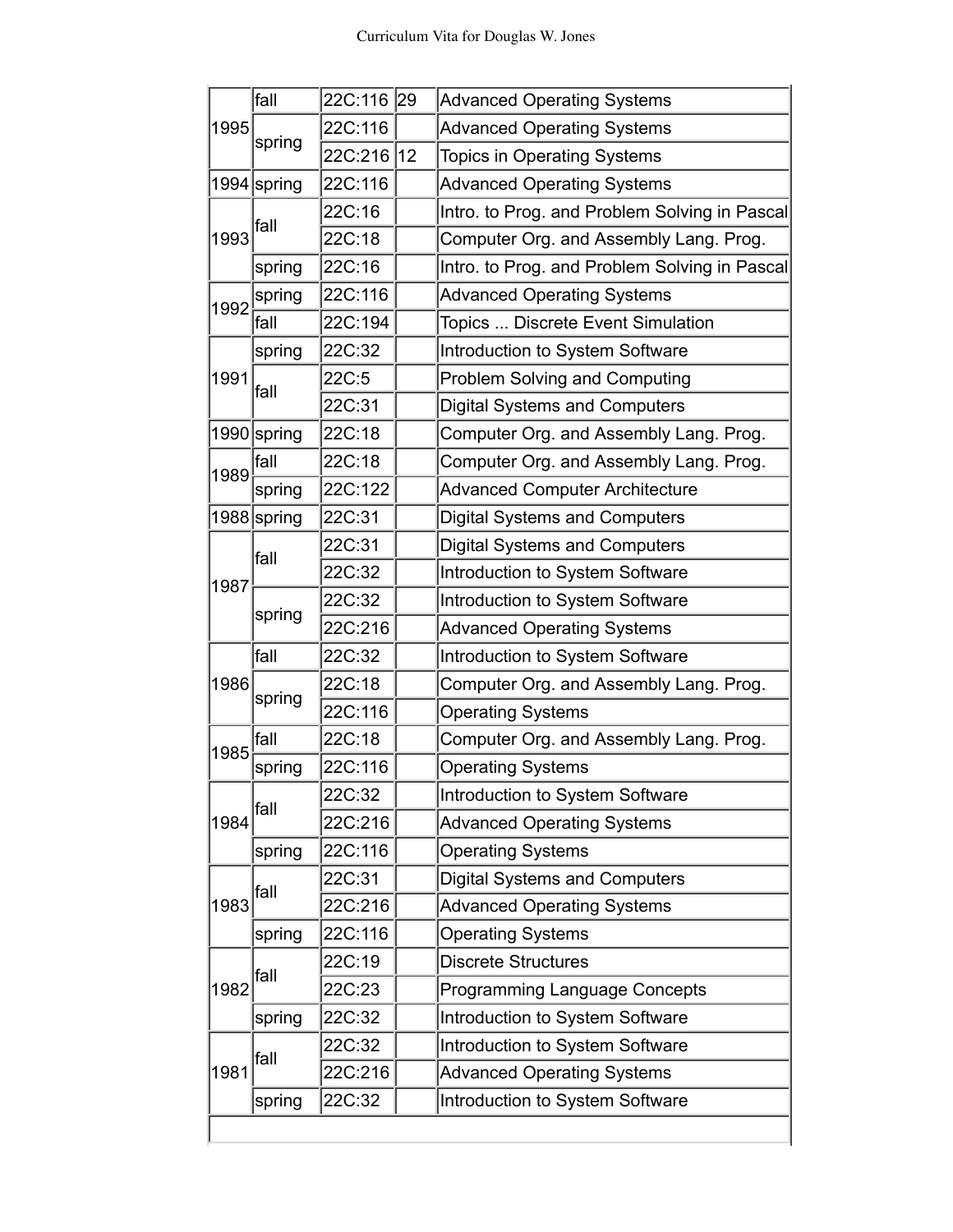|               | 22C:31 | Digital Systems and Computers   |
|---------------|--------|---------------------------------|
| $ 1980 $ fall | 22C:32 | Introduction to System Software |

#### **Students Supervised** 2.

| Degree Objective | <b>Student Name</b>                          |         | Years Outcome    |
|------------------|----------------------------------------------|---------|------------------|
|                  | Paul Cotton                                  |         | 2008- quit at MS |
| IPhD             | <b>Robert Hansen</b>                         |         | -2008 quit ABD   |
|                  | Herbert Hoeger (co advised)                  | -1995   | completed        |
|                  | <b>Rex Gantenbein</b>                        | $-1986$ | completed        |
|                  | Madhavi Reddy Chinthakuntla - 1993 completed |         |                  |
|                  | Arash Barani                                 |         | -1992 completed  |
| lMS+             | <b>Frank Miller</b>                          | -1989   | completed        |
|                  | Jing Jan                                     | -1987   | completed        |
|                  | <b>Wilson Pan</b>                            | -1986   | completed        |
|                  | George Singer                                | $-1985$ | completed        |

| <b>Degree Objective</b> | <b>Student Name</b> | <b>Years</b> | <b>Outcome</b> |
|-------------------------|---------------------|--------------|----------------|
|                         | Adlai Griffith      | $-2000$      | completed      |
|                         | Edward W. Sihler    | $-2000$      | completed      |
|                         | Jerry Medved        | -1992        | completed      |
|                         | <b>Keith Miller</b> | -1991        | completed      |
|                         | Reuven Shapira      | $-1988$      | completed      |
|                         | Leonard Wanger      | -1987        | completed      |
| Honors                  | <b>Yvette Ruiz</b>  | $-1986$      | completed      |
|                         | Kailon Goettsche    | -1986        | completed      |
|                         | Kjell Holtsmark     | -1985        | completed      |
|                         | Tim Bosserman       | -1983        | completed      |
|                         | Michael Soenksen    | $-1983$      | completed      |
|                         | Bryan Willman       | -1982        | completed      |
|                         | 2011-129            |              |                |
|                         | 2010-11             | 13           |                |
|                         | 2009-10 10          |              |                |
| Undergraduate advisees  |                     |              | 2008-09 11     |
|                         |                     |              | 2007-08 11     |
|                         |                     | 2006-07 14   |                |
|                         |                     | 2005-06 15   |                |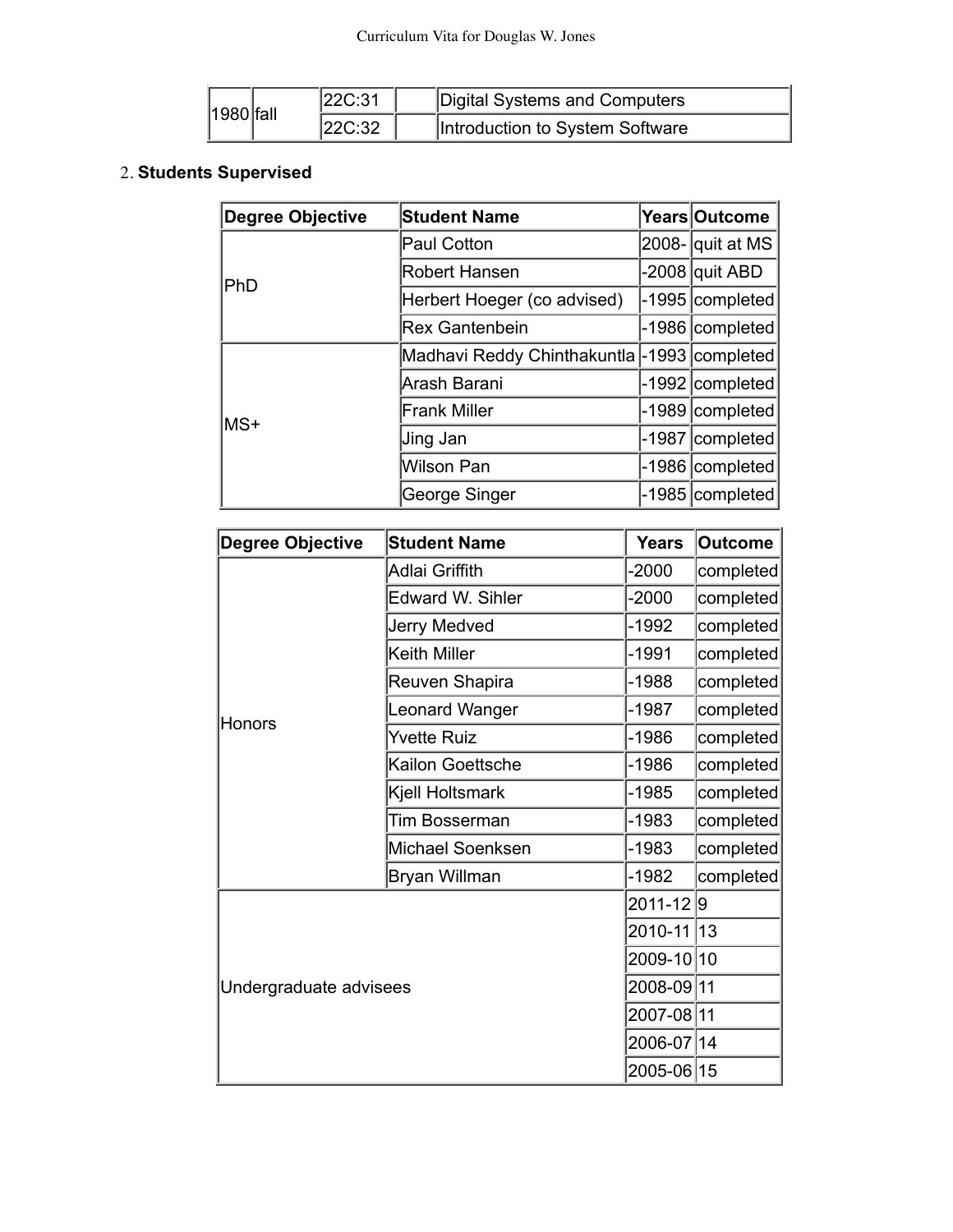### **Other Contributions to Instructional Programs** 3.

#### **Guest Lectures**

| <b>Semester</b> |                                            | <b>Course</b>         | <b>Course Name</b>                                                                    |
|-----------------|--------------------------------------------|-----------------------|---------------------------------------------------------------------------------------|
| 2008 fall       |                                            | 22C:196               | Topics in CS: Privacy and Anonymity<br><b>Topic: Electronic Voting</b>                |
|                 | 2007 spring 36:43                          |                       | Rhetoric, Science and Technololgy<br>title: E-Voting in the 2006 Dutch Elections      |
| 2006 fall       |                                            | 22C:196:001           | Human Computer Interaction<br>title: Ballot design.                                   |
| 2004 Ifall      |                                            | 55:91                 | Professional Seminar in Electrical Engineering<br>title: Computers in Elections.      |
|                 |                                            | 30:119                | Problems in American Politics: The 2004 Elections<br>title: Voting Technology.        |
|                 | 2001 spring 55:91                          |                       | Professional Seminar in Electrical Engineering<br>title: Computers in Elections.      |
| 1998            | lfall                                      | 55:91                 | Professional Seminar in Electrical Engineering<br>title: The Trippy, a case study.    |
|                 | $\left $ spring $\left 55:91\right\rangle$ |                       | Professional Seminar in Electrical Engineering<br>title: The Trippy, a case study.    |
| 1997 fall       |                                            | 55:91                 | Professional Seminar in Electrical Engineering<br>title: The Trippy, a case study.    |
|                 |                                            | 1992 spring   108:190 | The Arts and Technologies of the Book<br>title: Evolution of bookmaking technologies. |

## **SCHOLARSHIP**

## **Publications or Creative Works** 1.

*For multi-authored work, the following marks indicate \* = senior author, major contribution*

- *\*\* = secondary contribution*
- *\*\*\* = equal contribution*
- *\*\*\*\* = minor contribution*

## 1. Refereed

- Books and Monographs
	- Foreword, in *E-Voting Case Law: A Comparative Analysis*, Ardita Driza Maurer, Editor, Ashgate, publication pending, mid 2015. 3 pages.
	- Computer Security Versus The Public's Right to Know, in *Was Your Vote Counted?*, Bobby M. Tuazon, Editor, Cen PEG Books, Quezon City, Philippines, 2013; pages 125-131.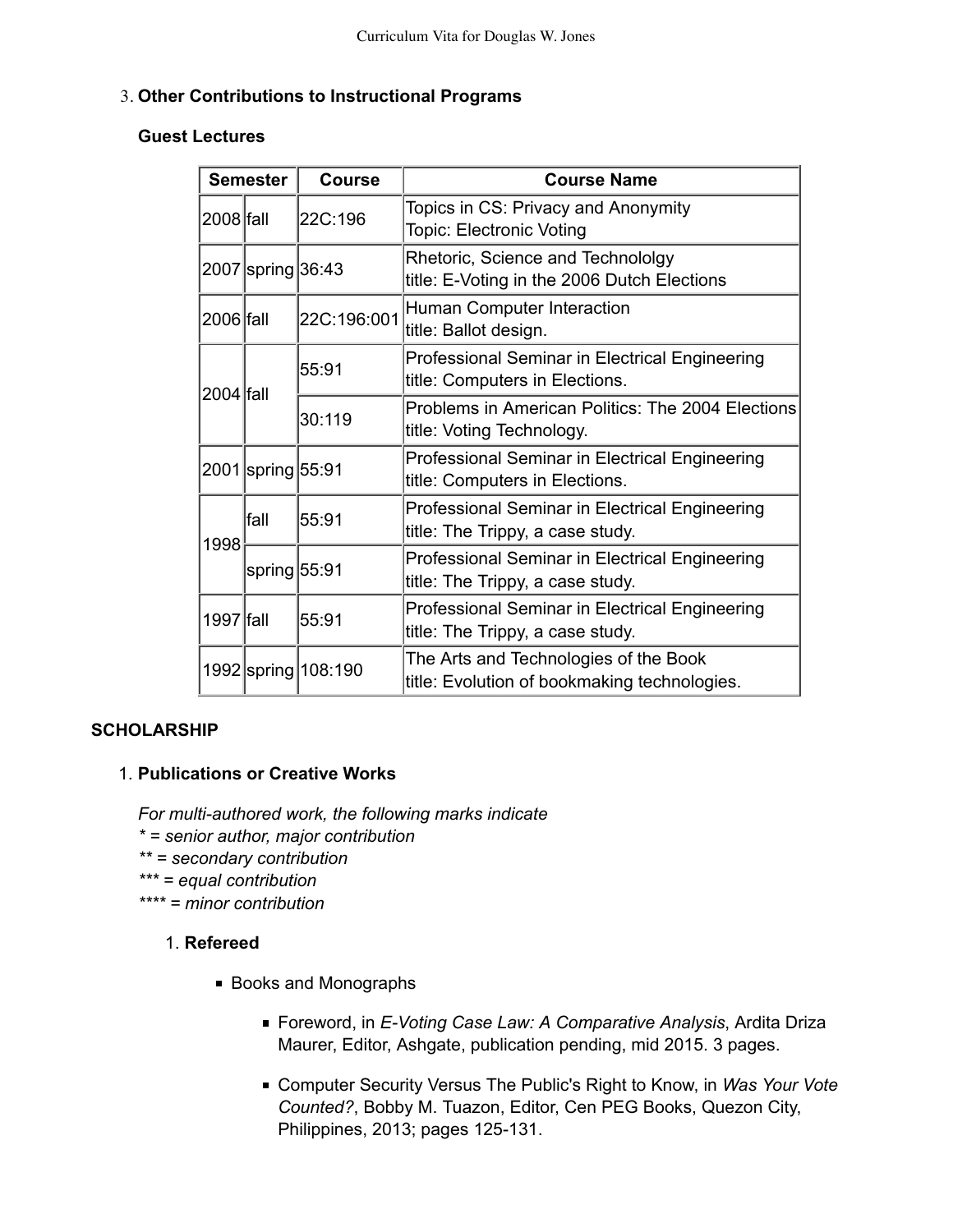- *Broken Ballots*, D.W. Jones\*\*\*, Barbara Simons\*\*\*, Center for the Study of Language and Information (Stanford), 2012, 445 pages. Published in Estonian as *Rikutud Sedelid*, 2012. Published in Russian (Abridged) as  $$
- Kazakhstan: The Sailau E-Voting System, in *Direct Democracy: Progress and Pitfalls of Election Technology*, Michael Yard, Editor, IFES, 2010; pages 57-70 (pages 74-95 in the 2011 edition).
- On Optical Mark-Sense Scanning, in *Towards Trustworthy Elections*, David Chaum, Marcus Jacobsson, Ronald Rivest, Peter Ryan, Josh Benaloh, Miroslaw Kutylowski, Ben Adida, Editors, Springer Lecture Notes on Computer Science subseries on Security and Cryptology, Vol. 6000, 2010; pages 175-190.
- *OSCE/ODIHR Election Observation Mission final report on the 18 August 2007 Parliamentary Election in the Republic of Kazakhstan,* Organization for Security and Cooperation in Europe, Office for Democratic Institutions and Human Rights, Warsaw, October 30, 2007. (19 members of the core team; D. W. Jones\*\*\*, Marcin Cieslak\*\*\* and Peter Wolf\*\* drafted the section on electronic voting.)
- Perspectives on Electronic Voting, in *From Power Outages to Paper Trails -- Experiences in Incorporating Technology into the Election Process,* IFES white paper, April 3, 2007 (15 pages out of 35).
- *OSCE/ODIHR Election Assessment Mission report on the 22 November 2006 Parliamentary Election in the Netherlands,* Organization for Security and Cooperation in Europe, Office for Democratic Institutions and Human Rights, Warsaw, March 12, 2007. (9 members of the mission; D. W. Jones\*\*\* and Tarvi Martens\*\*\* drafted the section on electronic voting.)
- *The Machinery of Democracy -- Protecting Elections in an Electronic World*, Report of the Task Force on Voting System Security Lawrence Norden, chair, Brennan Ctr. for Justice at NYU School of Law, 2006 (147 pages, 18 task-force members; D. W. Jones\*\* contributed Appendix E, 8 pages.) Acad. Chicago Publ., 2007 (200 pages).
- *OSCE/ODIHR Election Observation Mission final report on the 4 December 2005 Presidential Election in Kazakhstan,* Organization for Security and Cooperation in Europe, Office for Democratic Institutions and Human Rights, Warsaw, Feb. 21, 2006. (34 pages, 17 members of the core observing team; D. W. Jones\*\*\* and Herman Ruddijs\*\*\* drafted section VI on electronic voting and recommendations 15-19.)
- Evaluation of Voting Technologies, Chapter 1 of *Secure Electronic Voting* Dimitris Gritzalis, ed. Kluwer Academic Publishers, 2002 (13 pages out of 240).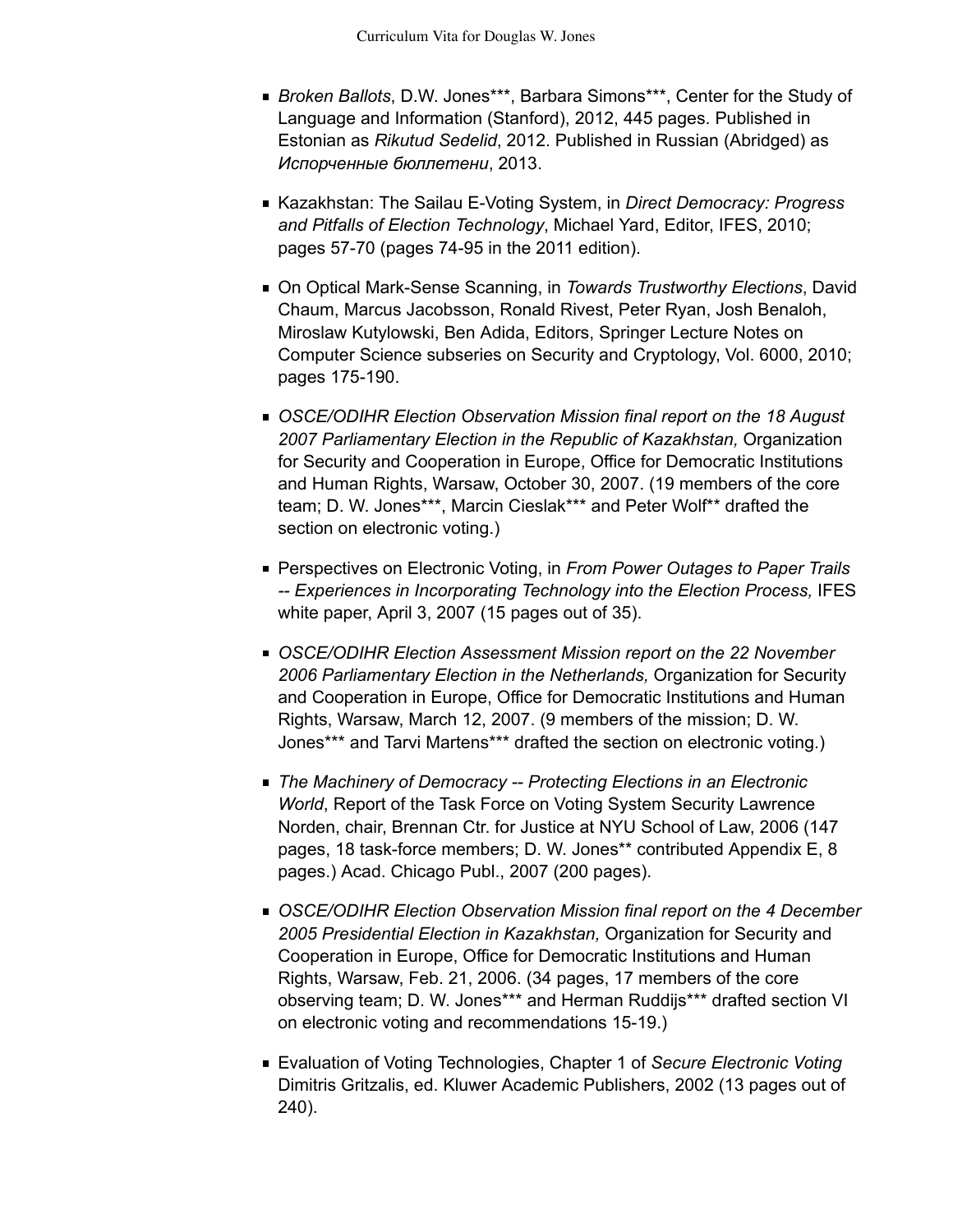*Handbook of Small Electric Motors* William H. Yeadon\* and Alan W. Yeadon, eds. McGraw Hill, 2001 (1071 pages, 39 contributors). D. W. Jones\*\*\* contributed section 5.2.10 (16 pages) and sections 10.8 to 10.10 (27 pages).

#### ■ Articles

- "Douglas Jones on Today's Voting Machines," Douglas W. Jones\*\*\*, Hal Berghel, *IEEE Computer, 49,* 10 (Oct. 2016) pages 84-89. Reprinted in *IEEE Computing Edge,* Dec. 2016, pages 10-15.
- "Internet Voting in the U.S.," Barbara Simons\*\*\*, D.W. Jones\*\*\*, *Communications of the Association for Computing Machinery, 55,* 10 (Oct. 2012) 68-77.
- "Voting Systems Would Benefit from More Attention to Human Factors," Mike Byrne\*\*\*, Tiffany Jastrzembski\*\*\*, Douglas W. Jones\*\*\*, Bill Killam\*\*\*, Whitney Quesenbery\*\*\*, Human Factors and Ergonomics Society, Oct. 27, 2008.
- "A Conversation with Douglas W. Jones and Peter G. Neumann," Douglas W. Jones\*\*\*, Peter G. Neumann, *ACM Queue, 4,* 9 (Nov. 2006).
- "System for handicapped access to voting ballots," U.S. Patent 7,134,597 (Nov. 14, 2006).
- "Evaluation of Voting Systems," Poorvi L. Vora\*, Benjamin Adida\*\*\*, Ren Bucholz\*\*\*, David Chaum\*, David L. Dill\*\*\*, David Jefferson\*\*\*, Douglas W. Jones\*\*\*, William Lattin\*\*\*, Aviel D. Rubin\*\*\*, Michael I. Shamos\*\*\*, and Moti Yung\*\*\* *Communications of the Association for Computing Machinery, 47,* 11 (Nov. 2004) 144.
- "Misassessment of Security in Computer-Based Election Systems," *Cryptobytes, 7,* 2 (Fall 2004) 9-13.
- "Auditing Elections," *Communications of the Association for Computing Machinery, 47,* 10 (Oct. 2004) 46-50.
- "Integrating Concurrent and Conservative Distributed Discrete-Event Simulators" H. R. Hoeger\* and D. W. Jones\*\* *Simulation, 67* 5 (Nov. 1996) 303-314.
- "Concurrent Operations on Priority Queues," *Communications of the Association for Computing Machinery, 32,* 1 (Jan. 1989) 132-137.
- **The Design and Implementation of a Dynamic Binding Feature for a** High-Level Language," R. E. Gantenbein\*\* and D. W. Jones\*, *The Journal of Systems and Software, 8,* 4 (Sept. 1988) 259-273.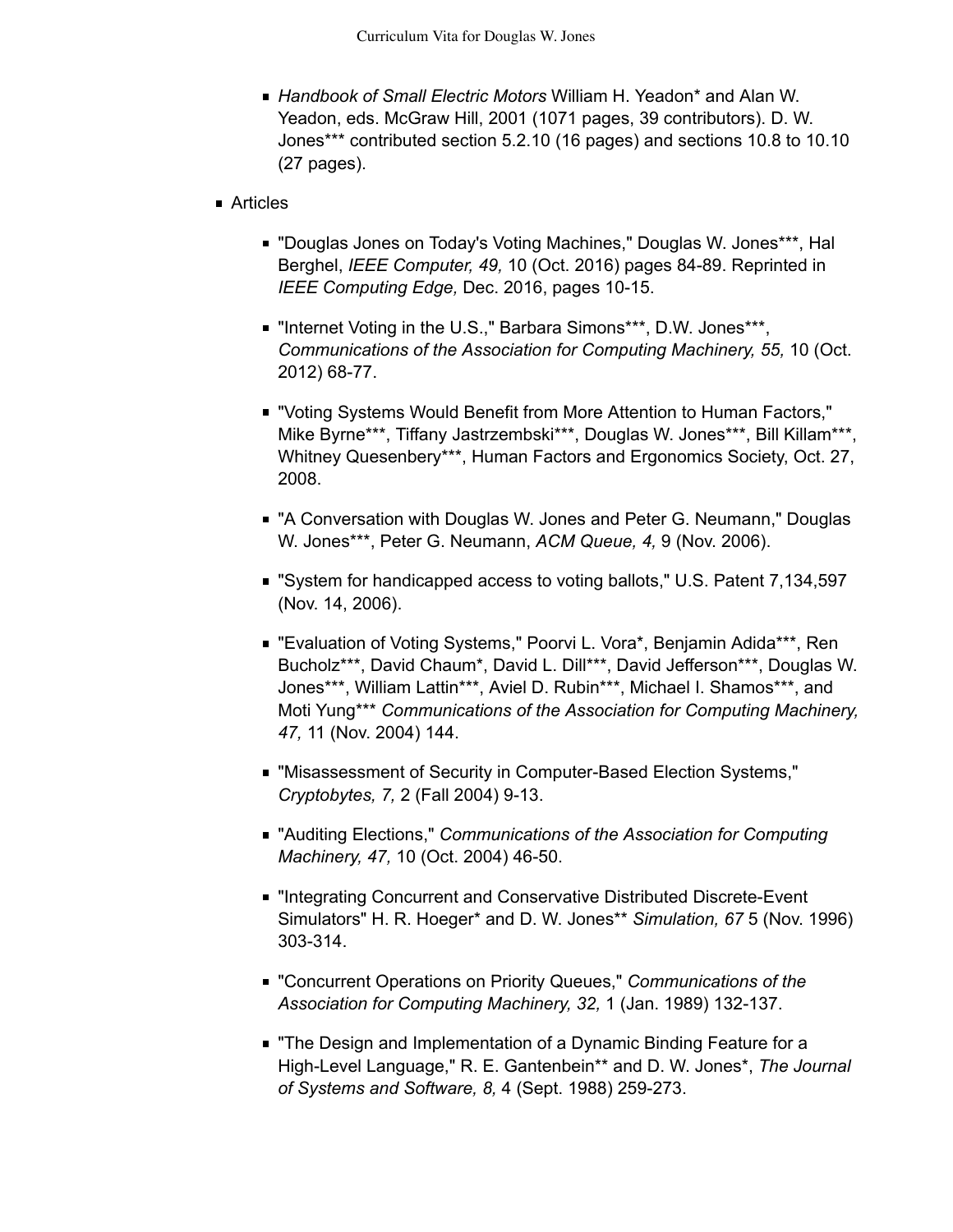- "Application of Splay Trees to Data Compression, *Communications of the Association for Computing Machinery, 31,* 8 (Aug. 1988) 996-1007.
- "A Note on Bottom-Up Skew Heaps," *SIAM Journal on Computing, 16,* 1 (Feb. 1987) 108-110.
- "An Empirical Comparison of Priority Queue and Event Set Implementations," *Communications of the Association for Computing Machinery, 29,* 4 (Apr. 1986) 300-311.
- "Improved Interpretation of UNIX-Like File Names Embedded in Data," *Communications of the Association for Computing Machinery, 27,* 8 (Aug. 1984) 782-784.
- "Assembly Language as Object Code," *Software Practice and Experience, 13,* 8 (Aug. 1983) 715-725.
- "Programs as Higher Level Subroutines," D. W. Jones\*, A. B. Baskin\*\*, T. Chen\*\*\*\*, and L. Bloomfield\*\*, *Software -- Practice and Experience, 9,* 2 (Feb. 1979) 149-155.

### **Non-refereed** 2.

- **Declaration opposing a preliminary injunction to stop the Wisconsin recount,** Great America Pac v. Wisconsin Elections Commission, No. 16 Civ. 00795, (W.D. Wis., 2016) dated Dec. 7, 2016.
- Affidavit in Support of Motion for Temporary Restraining Order to Enjoin Delay of Michigan Statewide Recount of 2016 Presidential Election, Stein v. Thomas, No. 16-cv-14233, Dkt. No. 3-10 (E.D. Mich. Dec. 2, 2016), dated Nov. 30, 2016.
- Affidavit in support of Jill Stein's petition for a hand recount of all ballots in Wisconsin pursuant to Wisconsin Statutes Section 5.90(2), Stein v. Wisconsin Elections Commission, Case No. 16 CV 3060 (Wis. Circuit Ct., Dane Cnty. 2016), dated Nov. 28, 2016.
- "Some modest proposals for voter signature verification", guest editorial, *Iowa City Press-Citizen*, Nov. 29, 2012.
- *Expert Report / Conroy et al v. Dennis,* (small portions redacted), Sept. 5, 2006, 16 pages.
- *Regarding the Voting Systems Standards Proposed by the New York State Board of Elections in February 2006,* public comment to the New York State Board of Elections, Feb. 24, 2006, 5 pages.
- *Regarding the Voting Systems Standards Proposed by the New York State Board of Elections in December 2005,* public comment to the New York State Board of Elections, Jan. 23, 2006, 16 pages.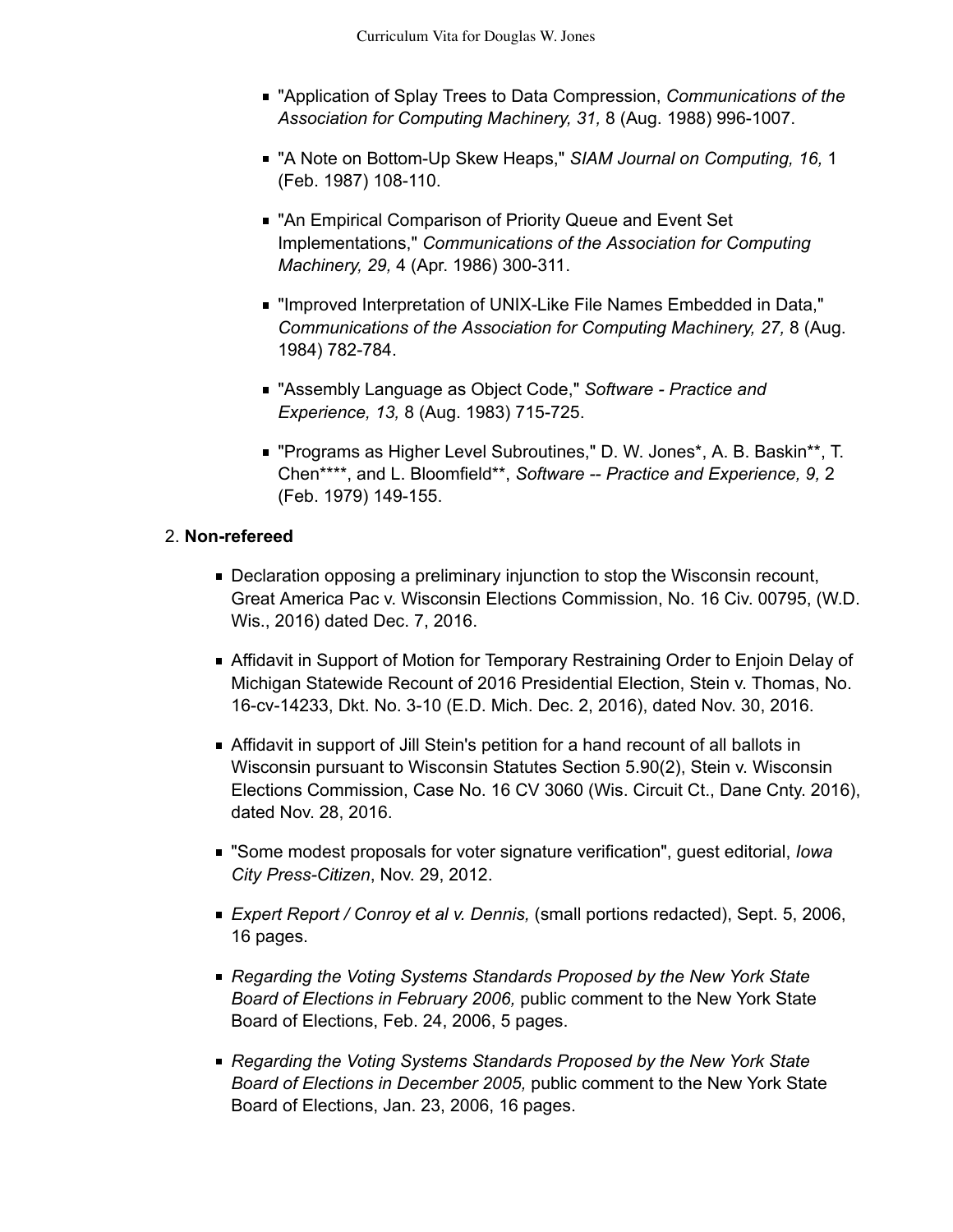- *Regarding the Optical Mark-Sense Vote Tabulators in Maricopa County,* prepared for the Arizona Senate Government Accountability and Reform Committee, Jan. 12, 2006, 31 pages.
- *Stepping Motor Fundamentals,* R. Condit\*\*\* and D. W. Jones\*\*\*, Microchip Corporation Applications Note AN907, 2004, 22 pages.
- **Letter in response to the editorial question "Is Computer Science an Engineering** Discipline," *The Bent of Tau Beta Pi, 93,* 1 (Winter 2002) 8-9.
- "The Digital PDP-8 Story," a 3-part series, *Historically Brewed, Newsletter of the Historical Computer Society, 7, 8, 9* (Sept-Oct 1994) 7-10, (1995) 7-10, (1996) 11-14.
- "Origins and Legacy of the IBM 701," *The Analytical Engine, Newsletter of the Computer History Association of California, 1,* 3 (Jan. 1994) 21-28.
- "How (Not) to Code a Finite State Machine," *Association for Computing Machinery Special Interest Group on Programming Languages Notices, 23,* 8 (Aug. 1988) 19-22.
- "The Ultimate RISC," *Computer Architecture News, 16,* 3 (June 1988) 48-55.
- "A Minimal CISC," *Computer Architecture News, 16,* 3 (June 1988) 56-63.
- *Iowa Capability Architecture Project ICAP Programmer's Reference Manual,* University of Iowa Computer Science Technical Report 85-06 (1985).
- "Can High-Tech Save the Iowa Economy", WSUI/KSUI Faculty Commentary, broadcast Oct. 18 and 21, 1982.
- *Machine Independent SMAL: A Symbolic Macro Assembly Language,* University of Iowa Computer Science Technical Report 82-03 (1982), revised as Technical Report 84-09 (1984).
- *The Systematic Design of a Protection Mechanism to Support a High Level Language,* revision of PhD Thesis, University of Iowa Computer Science Technical Report 81-04 (1981).
- "Tasking and Parameters: A Problem Area in Ada," *Association for Computing Machinery Special Interest Group on Programming Languages Notices, 15,* 5 (May 1980) 37-40.
- "A Note on Some Limits of the Algebraic Specification Method," *Association for Computing Machinery Special Interest Group on Programming Languages Notices, 13,* 4 (Apr. 1978) 64-67.
- "Sorting Methods for MODCOMP Computers," *MUSE News (the newsletter of the MODCOMP user's group),* Jan. 1978, 149-155.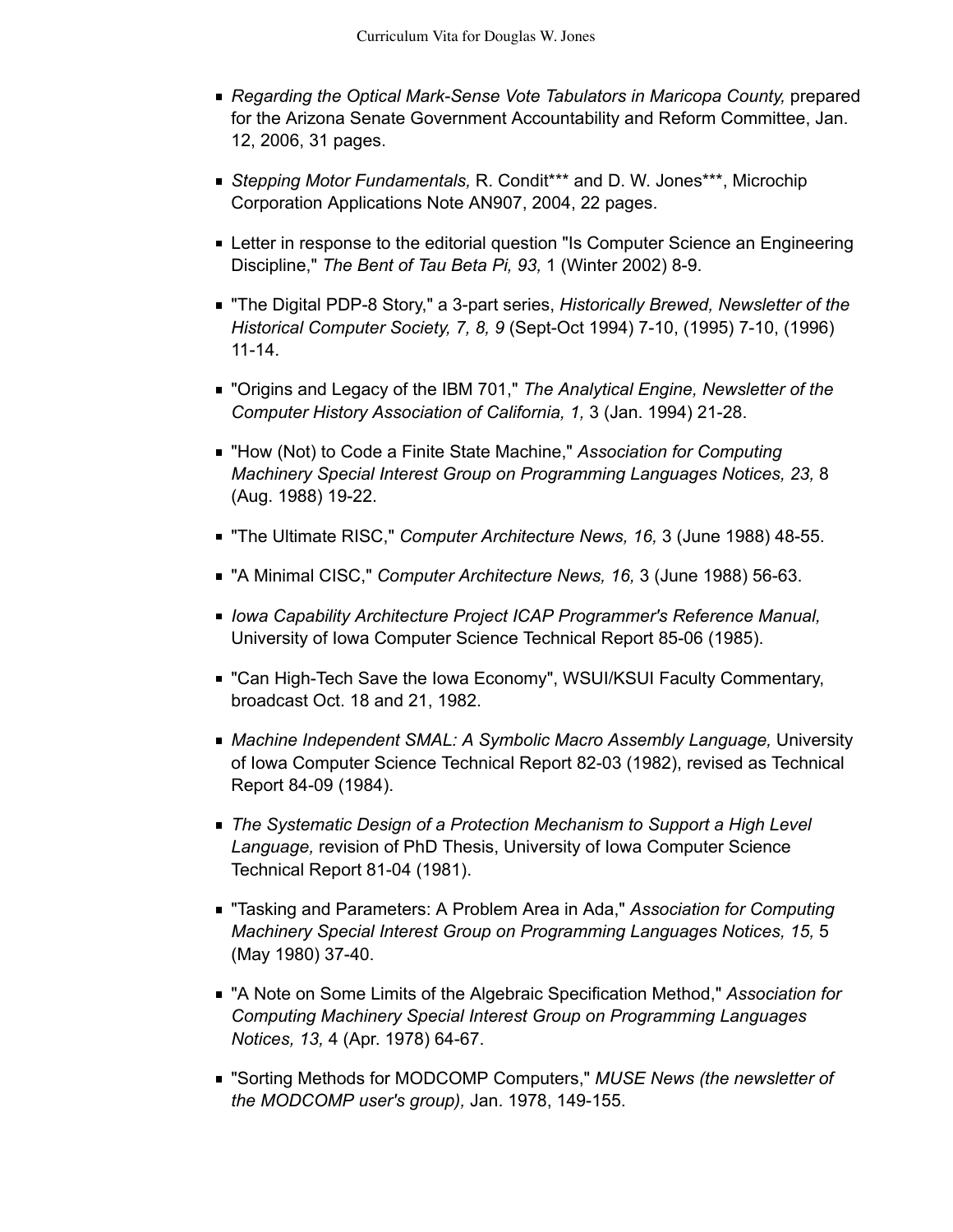*Run Time Support for the TUTOR Language on a Small Computer System,* revision of MS Thesis, University of Illinois Department of Computer Science Technical Report UIUCDCS-R-77-868, May 1977.

### **Web Based** 3.

- *The Ternary Manifesto* http://www.cs.uiowa.edu/~jones/ternary/, work on ternary logic and ternary arithmetic.
- *The University of Iowa's DEC PDP-8,* http://www.cs.uiowa.edu/~jones/pdp8/UI-8/, comprehensive documentation of the effort to restore a 50-year-old computer to operating condition.
- *Testing Voting Systems,* http://www.cs.uiowa.edu/~jones/voting/testing.shtml, originally posted 2004. This web page is mirrored on the Verified Voting Foundation web site and it has been used as a reading in several courses on voting systems at other universities.
- *Counting Mark-Sense Ballots,* http://www.cs.uiowa.edu/~jones/voting/optical/, originally posted 2002.
- *Chad, from Waste Product to Headline,* http://www.cs.uiowa.edu/~jones/cards /chad.html, originally posted 2000, major revisions 2001. This work led to stories in the Palm Beach Post on Dec. 9 and Dec. 31 2001; the latter on the front page.
- *Computer Control of Stepping Motors,* http://www.cs.uiowa.edu/~jones/step/, originally posted 1990, major revisions 1995 and 1998.
- *A Tutorial Introduction to Bookbinding,* http://www.cs.uiowa.edu/~jones/book/, originally posted 1995. Judged "Information Value of the Week" by the Austria Information Switchboard, July 12, 1997, "one of the best 3,000 sites of interest for New Zealanders," by the Internet Phone Book, June 1998, " `Free Stuff' Best of the Web," by C&T Publishing, November 1999, "Selected Instructional Site," WannaLearn.com, June 2000, and added to the Swedish Schoolnet Link Larder, Dec 2000.
- *The Prairie Paper Project,* http://www.cs.uiowa.edu/~jones/prairiepaper.html, originally posted 1995. Judged "Web Draw Site of the Week," February 10, 1997, by PulpandPaper.net.

## 2. **Published Reviews of Scholarship**

#### **Grants** 3.

- External:
	- **Jinn A/S: Development of Efficient Implementations for Ternary Arithmetic** Operations, 2015.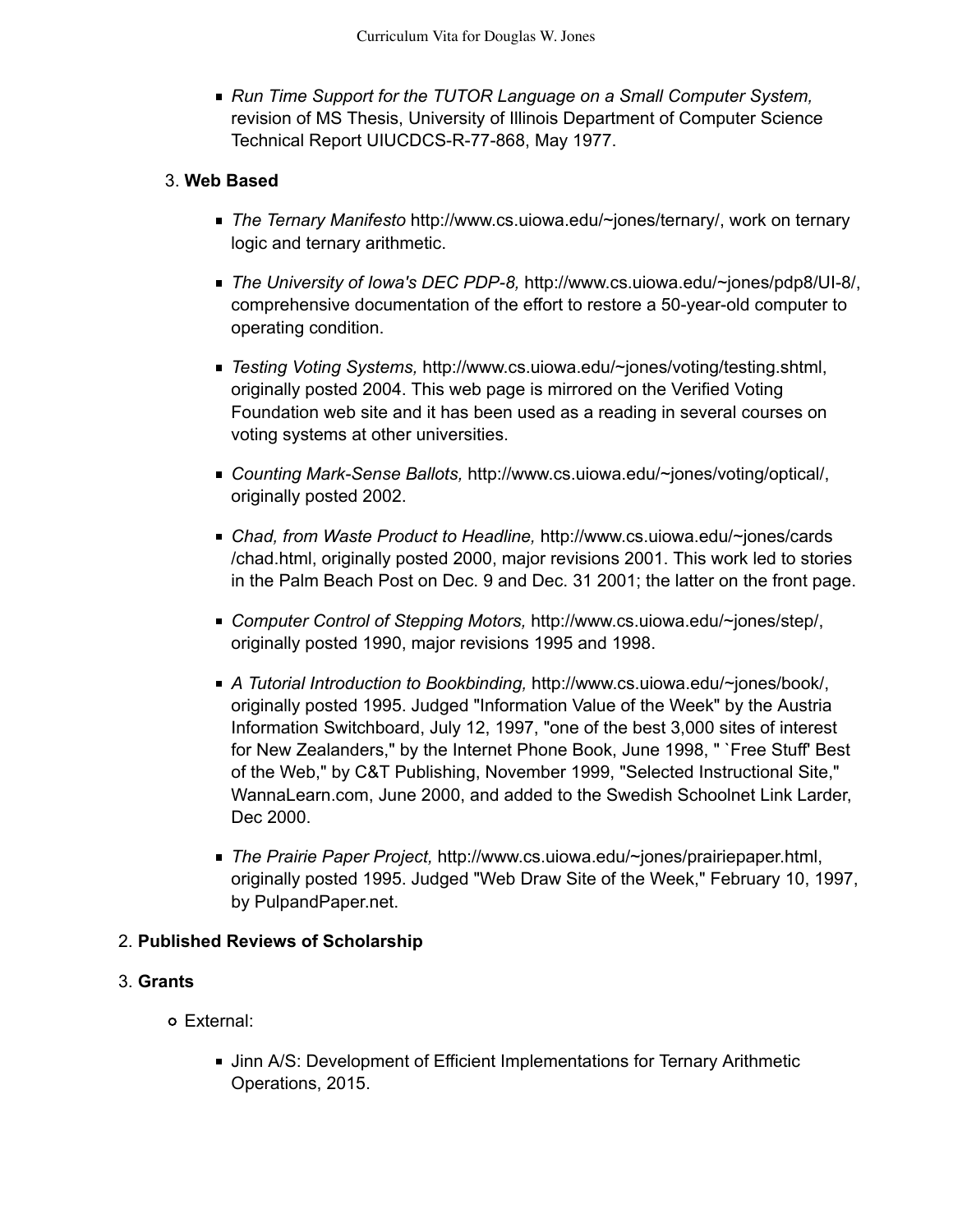- The Democracy Fund (Omidyar Network Fund, Inc.): End-to-End Verifiable Internet Voting: Specification and Feasibility Assessment Study. (Travel and logistic support), 2013.
- NSF Collaborative Research grant CNS-052431: CT-CS: A Center for Correct, Usable, Reliable, Auditable, and Transparent Elections (ACCURATE), awarded 8/15/05, extended 8/23/2010, ended 9/30/2011.
- Basic Telepresence Incorporated (Summer Support), 1997, 1999, 2000.
- Army Research Office Contract MDA903-90-C-0154 (Summer Support), co-PI, 1991, 1992.
- University of Iowa Department of Physics, subcontract under NASA Contract NAS5-30316 (Summer Support), 1989.
- Rockwell International, Collins Government Avionics Division (Summer Support), 1986.
- Norand Corporation Applied Academics Contract (Summer Support), 1985.
- o Internal:
	- Rockwell Collins Televideo Funds (summer support), 2001, 2002, 2003
	- Developmental Leave, fall 1994.
	- Developmental Leave, fall 1988.
	- Old Gold Summer Fellowship, 1982.
	- **University of Iowa Council on Teaching grant to refit computer terminals for use** by students with severe motor disabilities.
	- Old Gold Summer Fellowship, 1981.

#### **Invited Papers and Conference Proceedings** 4.

- "The Election of 2016: Was It Hacked," invited talk before the Iowa City Foreign Relations Council, March 9, 2017. Video transcript on the ICFRC YouTube channel.
- ``The Help America Vote Act of 2002, a Retrospective,'' address to the Iowa City Noon Rotary Club, Iowa City, Iowa, Jan. 16, 2014.
- ``Current Trends in US Voting,'' address to the League of Woman Voters of Johnson County, Iowa City, Iowa, Dec. 7, 2013.
- "What Do We Need in Voting System Standards," panel discussion participant, NIST/EAC Future of Voting Systems Symposium, February 27, 2013, Gaithersburg, MD.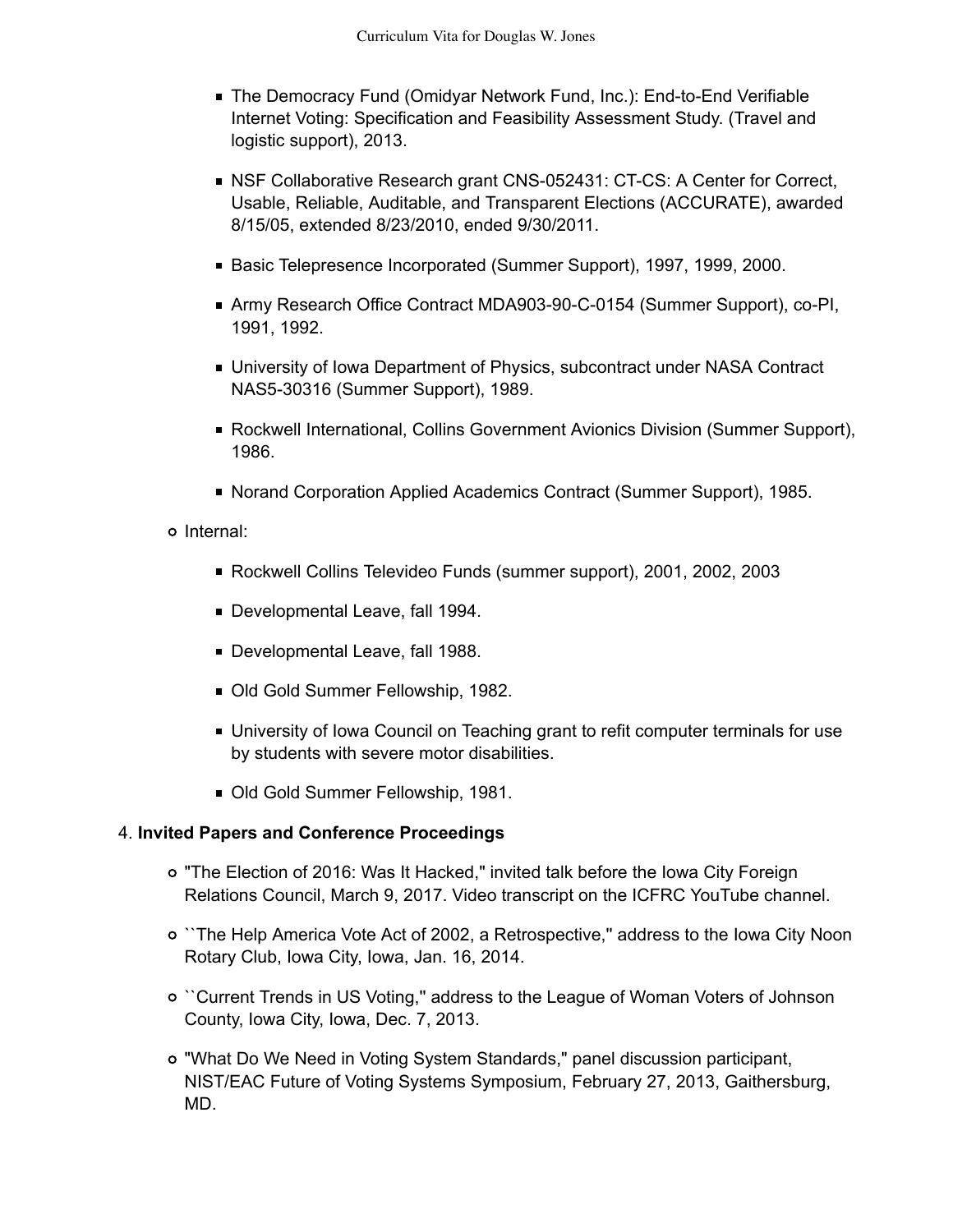- "Election Technology", University of Iowa Tech Forum, May 16, 2012.
- "SOBA: Secrecy-preserving Observable Ballot-level Audit", Josh Benaloh\*\*\*, Douglas Jones\*\*\*, Eric L. Lazarus\*\*\*, Mark Lindeman\*\*\*, Philip B. Stark\*\*\*, EVT/WOTE '11: 2011 Electronic Voting Technology Workshop / Workshop on Trustworthy Elections, August 9, 2011, San Francisco, CA.
- "Sarasota Panel: Vote-o-graph results from Iowa", panel discussion participant, EVT/WOTE '11: 2011 Electronic Voting Technology Workshop / Workshop on Trustworthy Elections, August 8, 2011, San Francisco, CA.
- "The Conflict Between Transparency and Security", Invited presentation, FIT4E -- Filipino IT for Election Conference, June 13, 2011, Quezon City, Philippines (by video link).
- "Current and Emerging Technology in Election and Voting Cases", Election Law and Voting Issues Seminar (ELVIS), U.S. Department of Justice National Advocacy Center, September 1, 2010, Columbia, SC.
- "Towards Publishable Event Logs That Reveal Touchscreen Faults", Andrea Mascher\*\*\*, Paul Cotton\*\*\* and Douglas Jones\*\*\*, EVT/WOTE '10: 2010 Electronic Voting Technology Workshop / Workshop on Trustworthy Elections, August 10, 2010, Washington DC.
- "Internet Voting for UOCAVA Voters Note on the Relevance of European Experience", invited position paper, Workshop on UOCAVA Remote Voting Systems, Washington DC, August 6, 2010.
- "Vote-O-Graph: A Dishonest Touchscreen Voting System" (Extended Abstract), Andrea Mascher\*\*\*, Paul Cotton\*\*\* and Douglas Jones\*\*, CHI 2010: 28th ACM Conference on Human Factors in Computing Systems, April 13, 2010, Atlanta.
- "Early Requirements for Mechanical Voting Systems," invited paper, First International Workshop on Requirements Engineering for E-voting Systems, August 31, 2009, Atlanta.
- "Improving Voting System Event Logs," Andrea Mascher\*\*\*, Paul Cotton\*\*\* and Douglas Jones\*\*, First International Workshop on Requirements Engineering for E-voting Systems, August 31, 2009, Atlanta.
- Panelist, with John Sebes, Dan Wallach, David Wagner and Jeremy Epstein, "Technology Lessons Learned from Election 2008," RSA Security Conference, April 21, 2009, San Francisco.
- "The Trials and Tribulations of Electronic Voting," invited talk, Institute for Civic Discourse and Democracy, Kansas State University Libraries and Department of Computing and Information Sciences, Kansas State University, September 16, 2008.
- "International Election Observervation," invited talk before the Manhattan/Riley County Kansas League of Women Voters, September 16, 2008.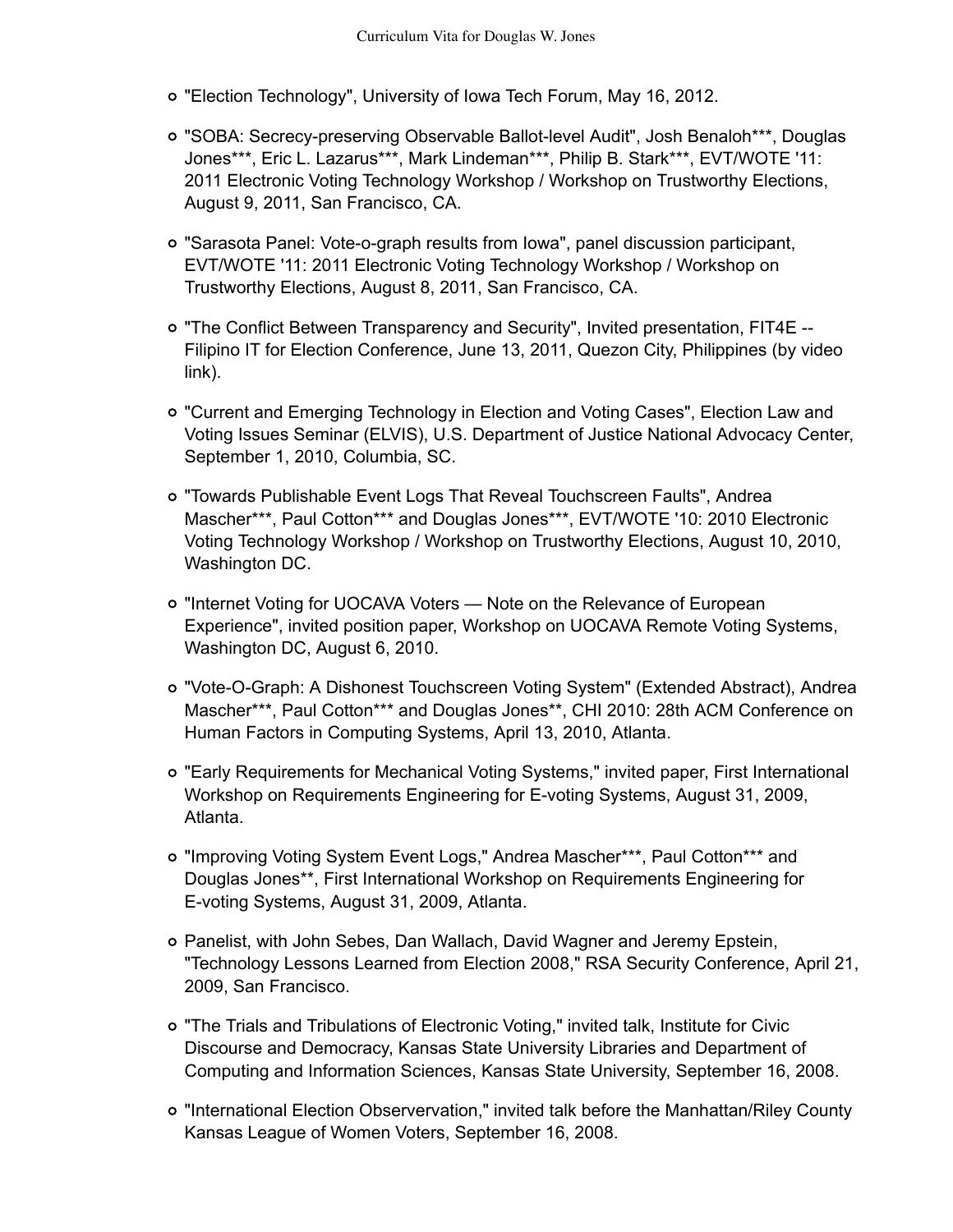- Panelist, with David Wagner, Hugh Thompson, Alec Yasinsac and Gary McGraw, "Electronic Voting, the Politics of Broken Systems," RSA Security Conference, April 10, 2008, San Francisco.
- "International Election Observer -- Kazakhstan and the Netherlands," invited talk before the Iowa City Foreign Relations Council, January 29, 2008. Broadcast on WSUI, 9 PM, February 3, 2008.
- "Observing Elections," invited talk, VoComp, July 17, 2007, Portland, Oregon.
- "Computer Security Versus the Public's Right to Know," a panel discussion on "Electronic Voting Integrity," 17th Conference on Computers, Freedom and Privacy, May 4, 2007, Montreal.
- Participant, OSCE/ODIHR Expert Meeting on "Election Observation and Electronic Voting," 22-23 March, 2007, Warsaw.
- "The Trials and Tribulations of Electronic Voting," and "Voting Security A Technical Perspective," invited talks for the University of South Carolina Cybersecurity Symposium, October 27, 2006, Columbia, South Carolina.
- "Technologists as Political Reformers, Lessons from the Early History of Voting Machines," presented at the Society for the History of Technology annual conference, Las Vegas, October 13, 2006.
- "The Trials and Tribulations of Electronic Voting," invited talk, Indian Hills Community College and the Ottumwa chapter of the League of Women Voters, Ottumwa, Iowa, October 9, 2006.
- "Secure Data Export and Auditing Using Data Diodes," Douglas W. Jones\* and Tom C. Bowersox\*\*, *Proceedings of the USENIX/ACCURATE Electronic Voting Technology Workshop (EVT'06)*, August 1 2006, Vancouver Canada (Proceedings published on-line at http://www.usenix.org/events/evt06/tech/). Half of the papers submitted to this workshop were accepted.
- "Update on Electronic Voting and Paper Trails," panel discussion, Coalition for A Revitalized League Caucus on Electronic Voting, League of Women Voters National Convention 2006, Minneapolis, June 10, 2006.
- "Connecting Work on Threat Analysis to the Real World," invited paper, VSRW 06 Workshop on Threat Analysis for Voting System Categories, Washington, DC, June 8, 2006.
- "Elections & Electronic Voting Machines -- Technology, technologists and public policy," Address to the IEEE Cedar Rapids Section, Iowa City, April 27, 2006.
- "Voting System Standards," Testimony before the Connecticut Voting Technology Standards Board, Hartford, Connecticut, January 13, 2006.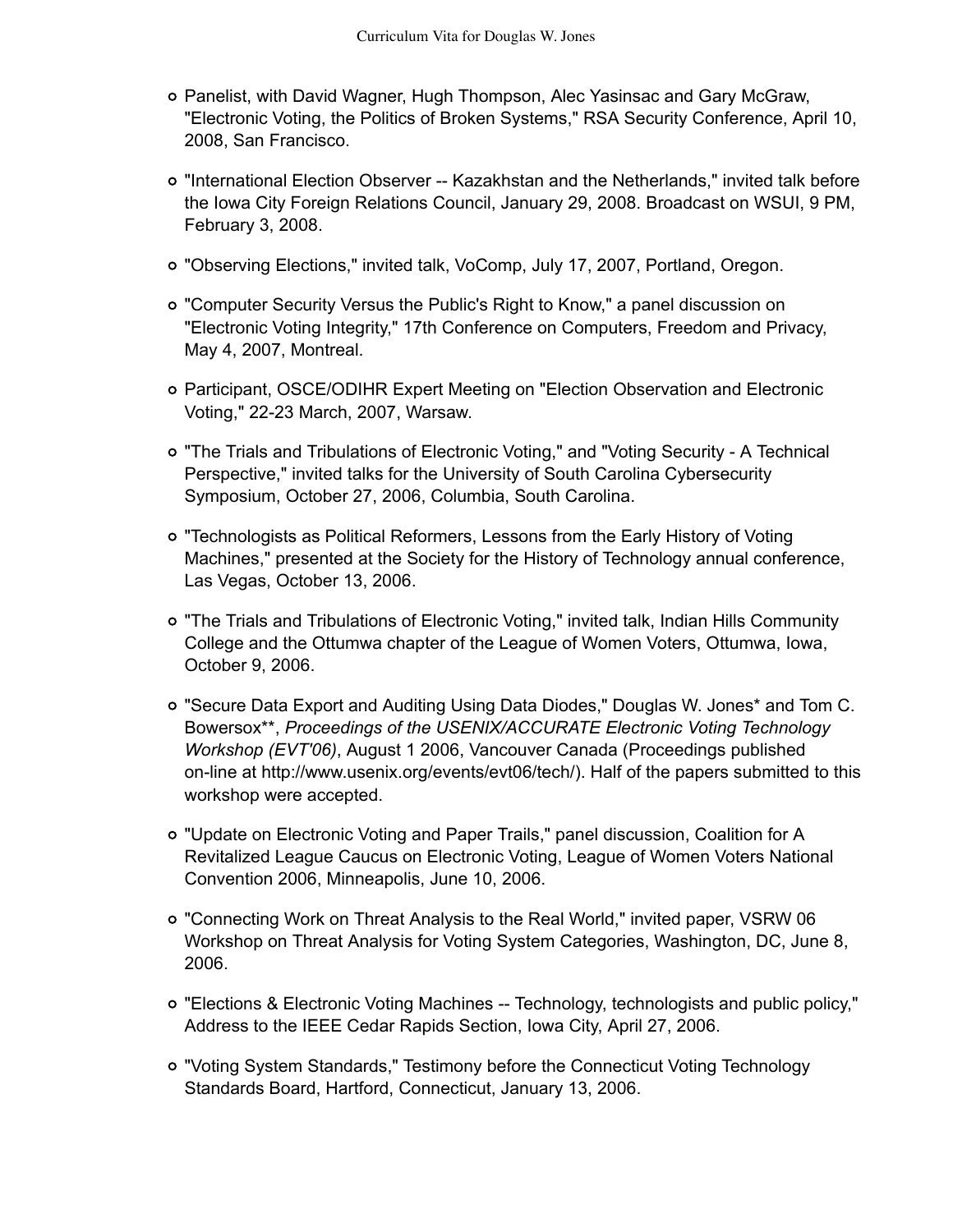- "Threats to Voting Systems," NIST Workshop on Developing an Analysis of Threats to Voting Systems, Gaithersburg, Maryland October 7, 2005.
- "Keeping Electronic Voting Honest," AAAS Annual Meeting, Washington, DC, February 18, 2005.
- "Reducing the Trusted Base," Invited position statement for the Computer Science and Telecommunications Board of the National Acadamies Framework for Understanding Electronic Voting, Washington DC, December 9, 2004.
- "Reliability of US Voting Systems: An assessment in the light of recent changes," Hearing on Election Preparedness, Congressional Black Caucus, Washington, DC, October 7, 2004.
- "Voting System Transparency and Security: The need for standard models," U. S. Election Assistance Commission Hearing on Transparency and Security, National Institute of Standards and Technology, Gaithersburg, MD, September 20, 2004.
- "On Optical Scanning," DIMACS Workshop on Electronic Voting -- Theory and Practice, Rutgers University, Piscataway, NJ, May 27, 2004.
- "Electronic Voting is Hard to Certify," Workshop on Software Certification and Dependability, Computer Science and Telecommunications Board of the National Acadamies Washington DC, March 1, 2004.
- "How Do You Know Your Vote Was Counted," Invited Lecture, jointly by the Springfield Chapters of the ACLU and NAACP, University of Illinois at Springfield Office of Multicultural Affairs and Women's Studies Program, Springfield, Illinois, April 14, 2004.
- Joint presentation on the dilemmas posed by the Help America Vote Act, Chet Culver (Iowa Secretary of State)\*\*\* and Douglas W. Jones\*\*\*, Iowa State Association of Counties, Des Moines, Iowa, March 17, 2004.
- "Strengths and Weaknesses of Voting Systems," keynote address, Second Inter-American Meeting on Electoral Technology, Organization of American States, Panama City, Panama, March 1, 2004.
- "How Safe is our Voting System," Cornell College, Mount Vernon, Iowa, January 8, 2004.
- "Why Trustworthy Voting Systems Require Institutionalized Distrust," First Symposium on Building Trust and Confidence in Voting Systems, National Institute of Standards and Technology, Gaithersburg, maryland, Dec 10, 2003.
- Featured speaker, Internet and Public Policy Project forum, School of Public Policy, Georgia Institute of Technology, Atlanta, Georgia, Oct 16, 2003.
- "The Diebold AccuVote TS Should be Decertified," Introductory remarks for a panel discussion on Electronic Voting, 12th USENIX Security Symposium, Washington, DC, Aug 6, 2003.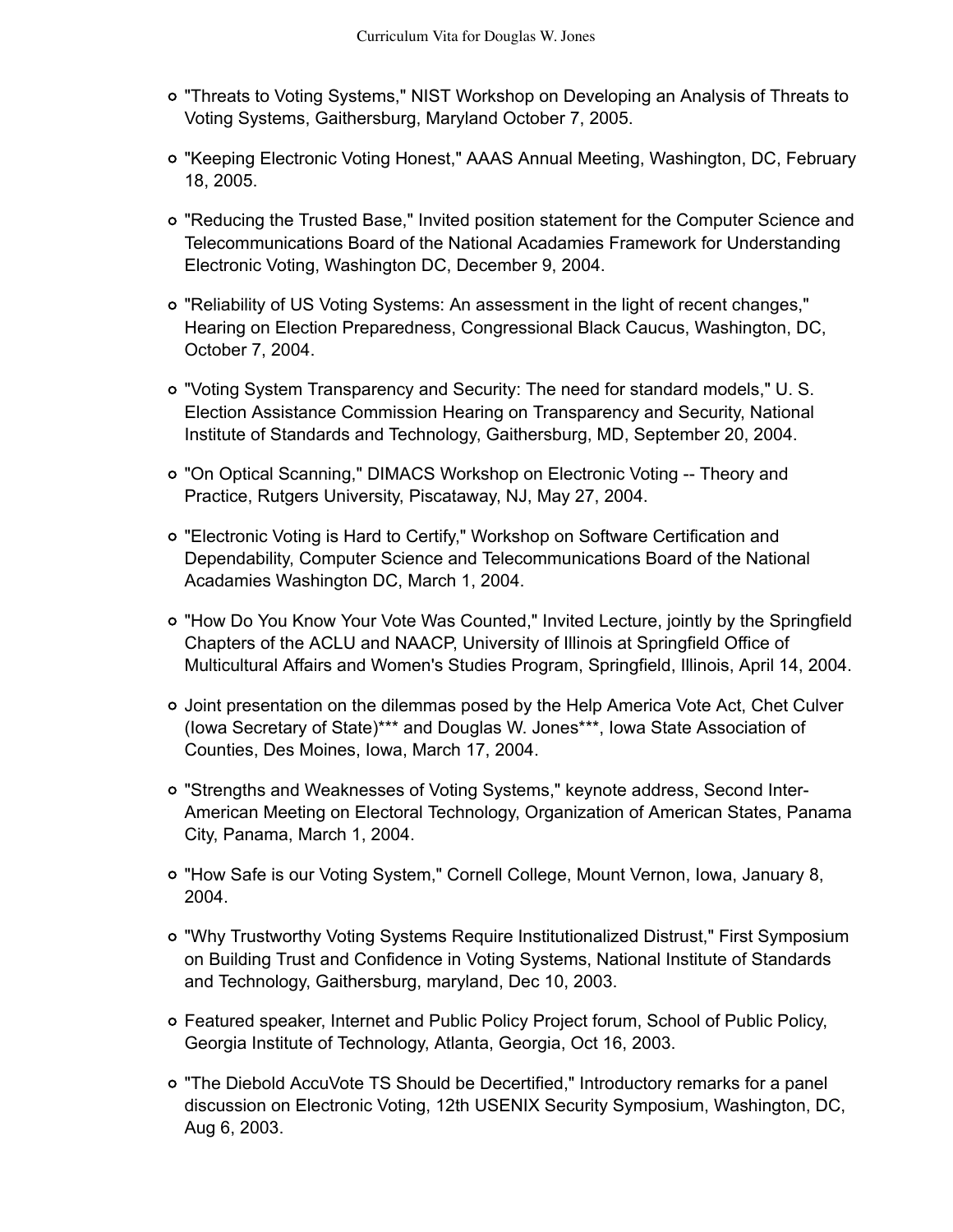- "The Case Against the Diebold AccuVote TS," USACM Workshop on Voter-Verifiable Election Systems, Denver, July 28, 2003.
- "E-voting, Are our defenses adequate to defend citizen rights?" International Telecommunication Union Workshop on Challenges, perspectives and standardization issues in E-Government, Geneva, June 6, 2003.
- "Human Factors in Voting Technology, an Ethical Response," Council on Governmental Ethics Laws, Ottowa, Sept 30, 2002.
- "Voting System Standards -- Work that Remains to be Done," Hearing before the Federal Election Commission, Washington DC, Apr 17, 2002.
- "End-to-End Standards for Accuracy in Paper-Based Systems," Workshop on Election Standards and Technology, Washington DC, Jan. 31, 2002.
- "Election Reform in Iowa," National Conference on Governance, National Civic League, Washington DC, Nov. 17, 2001.
- "Problems with Voting Systems and the Applicable Standards," *Improving Voting Technology*, Hearing before the Committee on Science, House of Representatives, 107th Congress, Washington DC, May 22, 2001. USGPO Serial No. 107-20, pages 18-19 (oral statement) and pages 85-99 (written statement).
- "Counting Votes with Comptuers," keynote address to the League of Woman Voters of Johnson County, Iowa City, Iowa, May 16, 2001.
- "Evaluating Voting Technology," Testimony before the United States Civil Rights Commission, Tallahassee, Florida, January 11, 2001.
- o "E-Voting -- Prospects and Problems," 31<sup>st</sup> Annual Tau Beta Pi Paul D. Scholz Symposium, University of Iowa, April 13, 2000. (reprinted without permission by FreePublic.com on Nov 16, 2000.)
- *Step Motor Course,* an intensive 3-day shourt course, H. D. Chai\*\*\*, D. W. Jones\*\*\* and W. H. Yeadon\*\*\*, Small Motor Manufacturer's Association Motor College, August 6-8 1996, San Jose. (Chapters 4, 6 and 8 are by Jones.)
- Invited Presentation, Workshop on Expanding and Refining High School Computing, March 22, 1995, Coe College, Cedar Rapids.
- "Simulation of Information Flow in Organizations," *Proceedings of the 1993 Winter Simulation Conference,* Dec. 12-15, 1993, Los Angeles, 1388-1389.
- "A Generalized Hold Model," C. C. Chou\*, S. C. Bruell\*\*, D. W. Jones\*\*, W. Zhang\*\*, *Proceedings of the 1993 Winter Simulation Conference,* Dec. 12-15, 1993, Los Angeles, 756-761.
- "Practical Evaluation of a Data Compression Algorithm," *Proceedings of the 1991 Data Compression Conference,* Snowbird, Utah, April 8-10 1991, 372-381.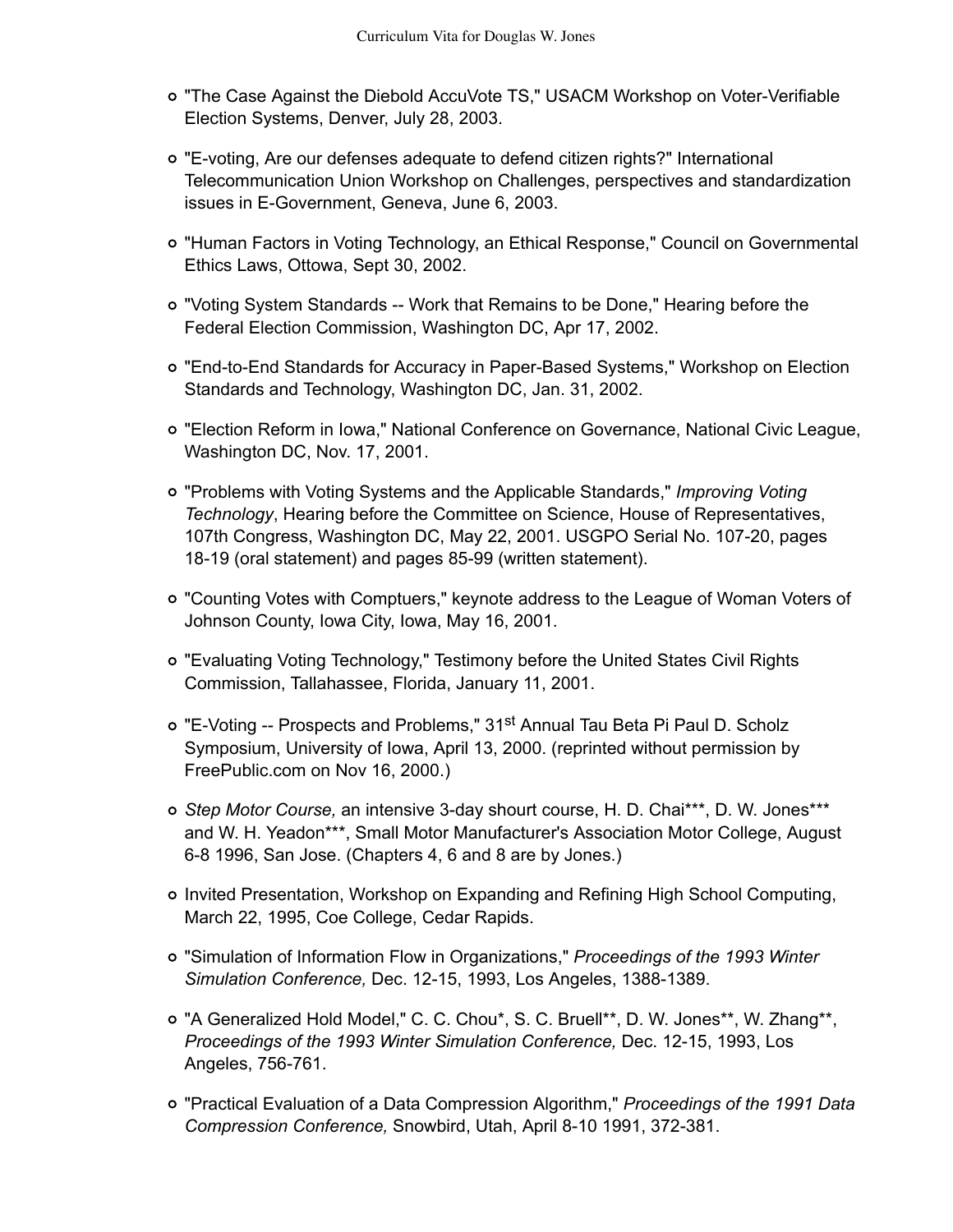- "Concurrent Simulation of Queueing Networks: Limitations and Potentials," S. C. Bruell\*\*\*, C. C. Chou\*\*\*, D. W. Jones\*\*\*, W. Zhang\*\*\*, D. Renk\*\*\*, *Proceedings of the 21st Annual Pittsburgh Conference on Modeling and Simulation,* May 3-4, 1990, Pittsburgh, 1189-1193.
- "Experience with Concurrent Simulation," D. W. Jones\*\*\*, Chien-Chun Chou\*\*\*, Debra Renk\*\*\*, S. C. Bruell\*\*\*, *Proceedings of the 1989 Winter Simulation Conference,* Dec. 4-6, 1989, Washington DC, 756-764.
- "The Iowa Logic Specification Language," a colloquium, June 9, 1988, CERN, Geneva Switzerland.
- "Resource Protection," guest lecture, June 2, 1987, Maharishi International University, Fairfield Iowa.
- "Fault-Tolerant Real-Time Control in the PRISM Environment," *Proceedings of the Rockwell International Software Engineering Symposium,* Oct 6-8, 1986, Cedar Rapids, Iowa, 4.1.1-4.1.13.
- "Fault-Tolerant Real-Time Control in PRISM," a colloquium, September 25, 1986, Iowa State University.
- "Concurrent Simulation: An Alternative to Distributed Simulation," *Proceedings of the 1986 Winter Simulation Conference,* Dec. 8-10, 1986, Washington DC, 417-423.
- "Implementations of Time," Douglas W. Jones\*, J. O. Henriksen\*\*\*, C. D. Pegden\*\*\*, R. G. Sargent\*\*\*, R. M. O'Keefe\*\*\*, and B. W. Unger\*\*\*, *Proceedings of the 1986 Winter Simulation Conference,* Dec. 8-10, 1986, Washington DC, 409-416.
- "Dynamic Binding of Separately Compiled Objects Under Program Control," R. E. Gantenbein\* and D. W. Jones\*\*, *Proceedings of the 1986 Association for Computing Machinery Computer Science Conference,* Feb. 4-6, 1986, Cincinnati Ohio, 287-292.
- "Systematic Protection Mechanism Design," *Proceedings of the Symposium on Architectural Support for Programming Languages and Operating Systems,* March 1-3, 1982, Palo Alto California, 77-80.
- "A Local Node in a Medical Depository Network," T. T. Chen\*, A. B. Baskin\*\*, D. W. Jones\*\*, L. Sherman\*\*\*\*, L. Bloomfield\*\*\*\*, and A. H. Levy\*\*\*\*, *Institute of Electrical and Electronics Engineers Conference Proceedings, COMPSAC-77,* Nov. 1977, Chicago, 66-70.

## **Other** 5.

*Joseph Hanauer*, Ring of Fire Press, East Chicago, Indiana, 2013. 129 pages. First serialized on-line in *Grantville Gazette 8*, 2006, *Gazette 13*, 2007, and *Gazette 14*, 2007.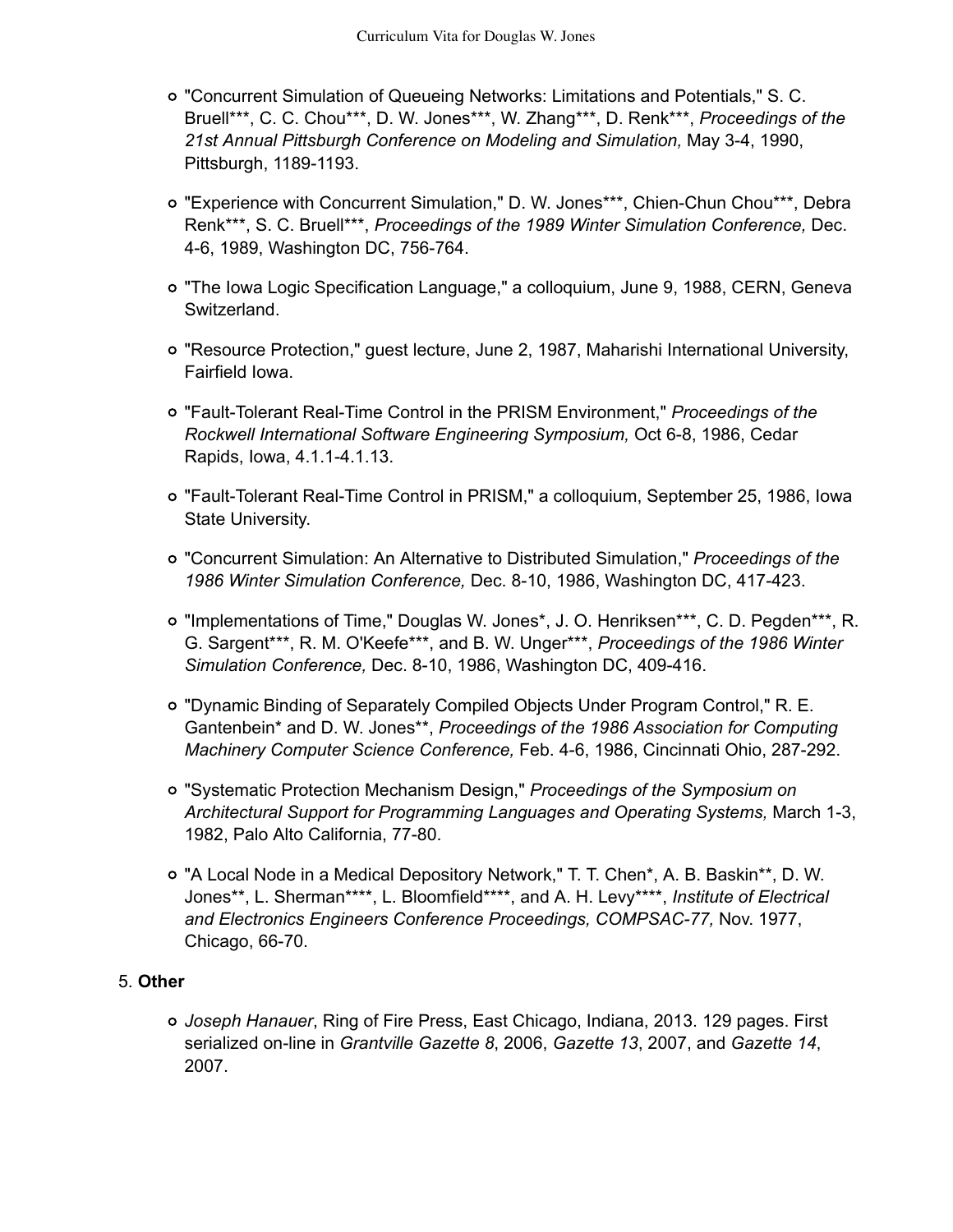- "Jews and Muslims in a Christian Majority Nation," with Shams M. Ghoneim, Indian Hills Community College 6th Annual Diversity Conference, Ottumwa Iowa, April 16, 2010.
- "Schwarza Falls," a short story, in *Grantville Gazette V*, Eric Flint (ed), Baen Books, hardcover, 2009, paperback 2011. First published on-line in *Grantville Gazette 5*, 2005.

### **SERVICE**

- 1. Department
	- Led effort to restore 50-year-old PDP-8 computer, 2004-
	- Member, Recruiting Committee, 2008-2009.
	- o Member, Recruiting Committee, 2007-2008.
	- Chair, Undergraduate Committee, 1999-2003.
	- o Member, Recruiting Committee, 1991-1992.
	- o Member, Graduate Committee, 1991-1992.
	- Associate Chairman, 1989-1990.
	- Member, Undergraduate Committee, 1984-1990.
	- Chair and author of final report, Ad-Hoc Committee on Accreditation of the BS Degree Program, 1987.
	- Chair, Recruiting Committee, 1982-1984.
	- Member, Laboratory Committee, 1980-1983.
	- Coordinator, departmental proposal to the Army Research Office for graduate fellowships in computer science, 1982.
	- Recording Secretary, 1981-1982.
	- o Member, Graduate Committee, 1980-1981.
- 2. College
	- Chair, Liberal Arts And Sciences Faculty Assembly, 2002-2003.
	- o Member, Liberal Arts Faculty Assembly, 1993-2003.
	- Member, Historical Perspectives GER Coordinating Committee, 1989-1991
	- Member, Graduate College Foreign Student Committee, 1982-1985.
- 3. University
	- Secretary, Governing board of the Aliber-Hillel student center, 1998-2001 (Hillel serves the needs of Jewish students at the University of Iowa.)
	- Member, Governing board of the Aliber-Hillel student center, 1994-2007.
	- Member, Advanced Computing Facilities Committee, 1990-1996.
	- Member, Presidential Scholarship Selection Committee, 1991-1994.
	- Member, Search Committee for Associate Vice President for Research and Director of the Office of Information Technology, 1992-1993.
	- o Member, Goldwater Scholarship Selection Committee, 1991.
	- Faculty Representative, Waste Management Committee, 1990-1991.
	- Member, Ad Hoc Review Committee for the Office of Services for the Handicapped, 1983.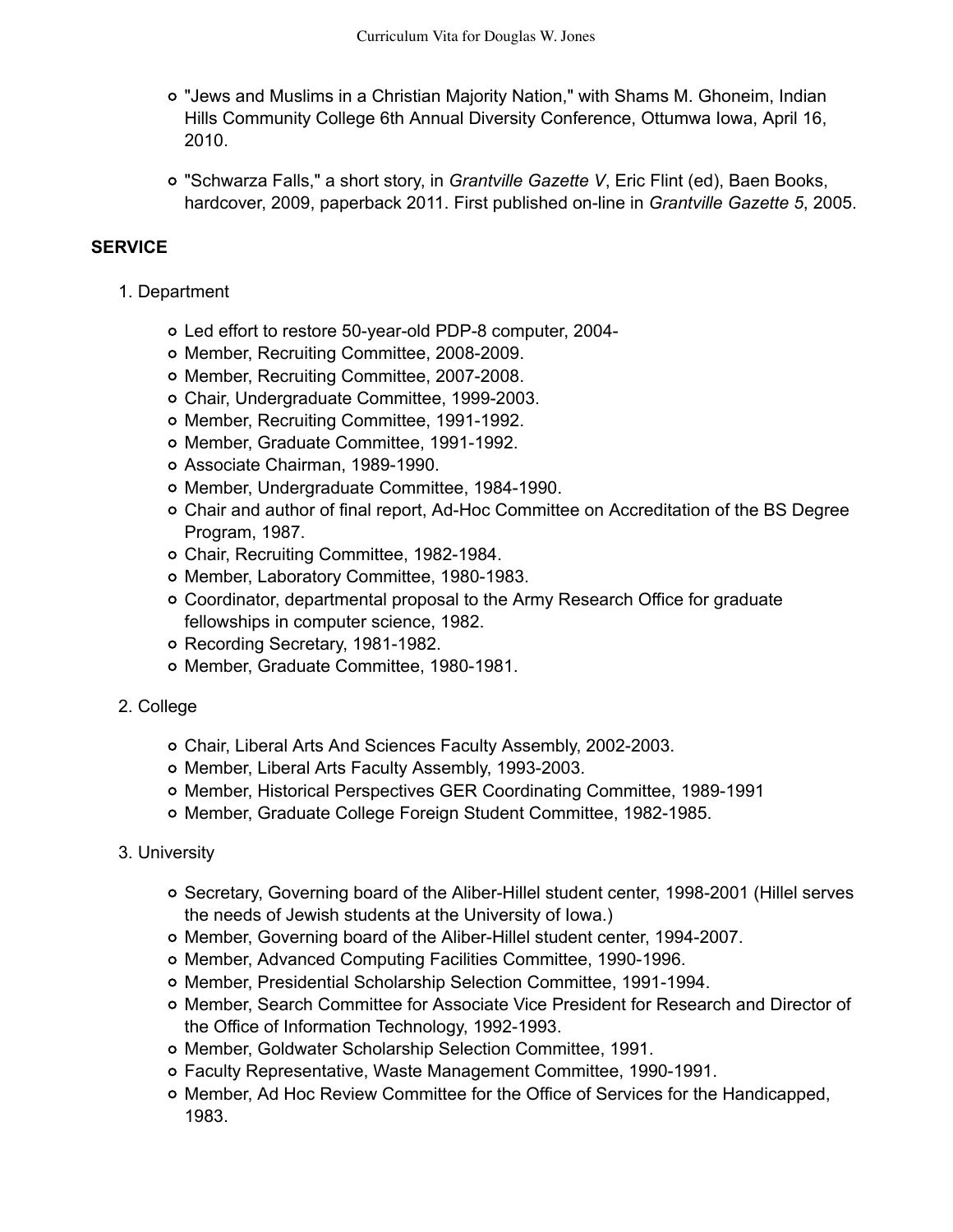### 4. Profession

- Co-chair: 2010 Electronic Voting Technology Workshop / Workshop on Trustworthy Elections (EVT/WOTE '10).
- Co-chair: First International Workshop on Requirements Engineering for E-voting Systems (RE-Vote09).
- Judge and Program Committee: University Voting Systems Competition (VoComp 2007).
- Program Committee: IAVoSS Workshop on Trustworthy Elections (WOTE 2007).
- Program Committee: EVT'07 Electronic Voting Technology Workshop, 2007.
- Program Committee: EVT'06 Electronic Voting Technology Workshop, 2006.
- Planning committee member: NIST Workshop on Developing an Analysis of Threats to Voting Systems October, 2005.
- Founding Member, Voting Systems Performance Rating, 2005-(defunct by 2009)
- Founding Vice President and Chief Technical Officer, Open Voting Consortium, 2003-2004
- Member, Advisory Board, VerifiedVoting.org, 2004-2009
- Member, USACM Committee, the U.S. Public Policy Committee of the ACM, 2003-.
- Member, National Committee on Voting Integrity, 2003-(defunct by 2009)
- Organizing committee member: USACM Workshop on Voter-Verifiable Election Systems, July 2003, Denver.
- Organizing committee member: Georgia Tech Research Institute Internet Voting Workshop, June 2002, Atlanta.
- o Session Chair, Winter Simulation Conference, Dec 1993, New Orleans.
- o Session Chair, Winter Simulation Conference, Dec 1990, New Orleans.
- o Session Chair, Winter Simulation Conference, Dec 1986, New Orleans.
- Referee for: *Communications of the Association for Computing Machinery, Computing Surveys, ACM Transactions on Computer Systems, ACM Transactions on Modeling and Computer Simulation, Institute of Electrical and Electronics Engineers Transactions on Computers, Institute of Electrical and Electronics Engineers Transactions on Distributed Systems, Institute of Electrical and Electronics Engineers Software, Software - Practice and Experience, International Journal of Parallel Programming, Journal of Systems and Software, Algorithmica, The Computer Journal* the National Computer Conference, the Association for Computing Machinery Computer Science Conference, the Institute of Electrical and Electronics Engineers International Symposium on Software Reliability Engineering
- Reviewed textbook manuscripts for: SRA, John Wiley and Sons, Reston Publishing Company, West Publishing Company. Benjamin Cummings.
- Reviewed grant proposals for: National Science Foundation, International Science and Technology Center (operating in Moscow, funded by the US State Department).

## 5. Community

- Member, Technical Guidelines Development Committee of the United States Election Assistance Commission, 2009-2012.
- Oral testimony, NAACP vs Cortes, US District Court for Eastern Pennsylvania, October 28, 2008.